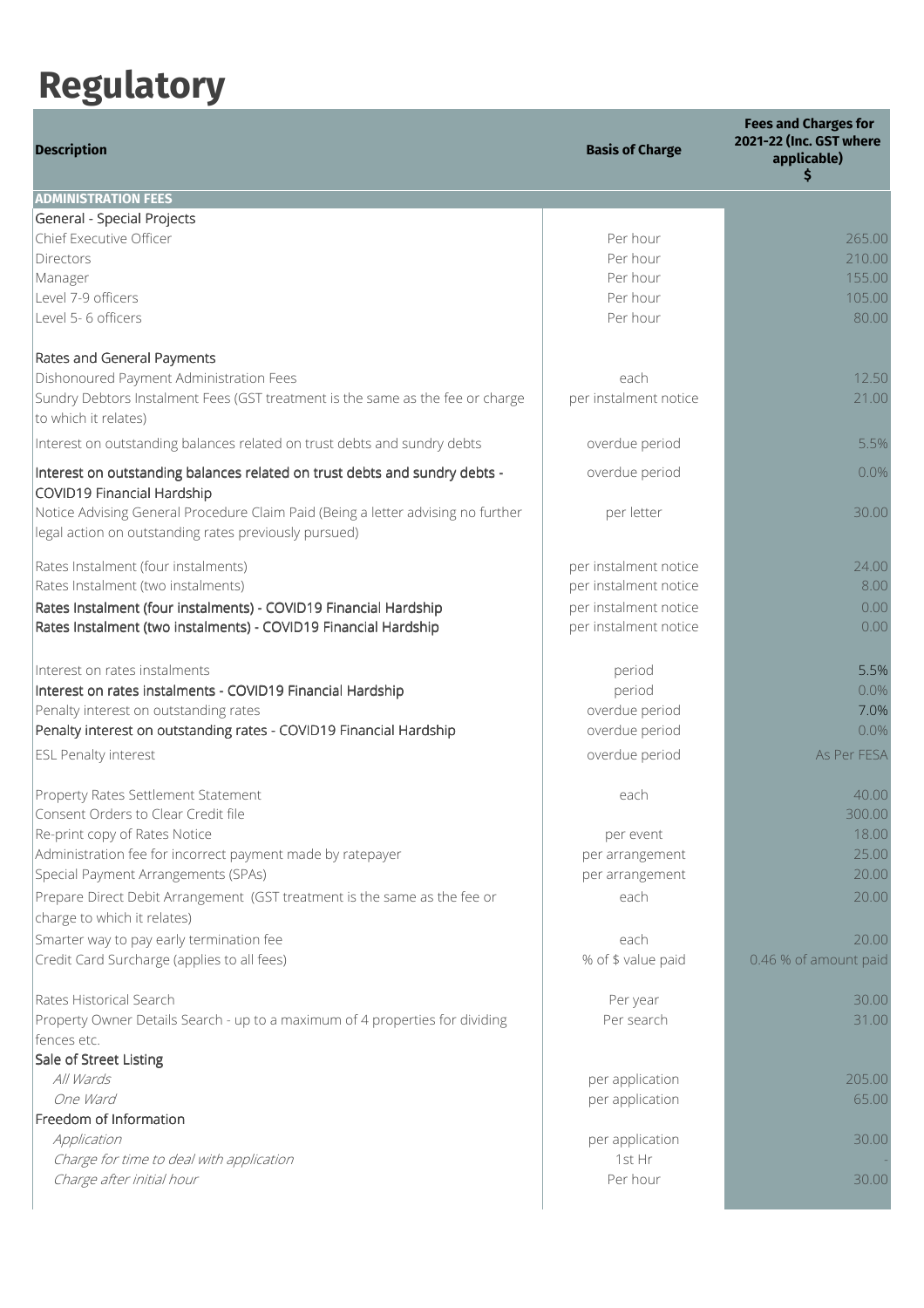| <b>Description</b>                                                                                                                                                                                                                                                                                                                                                                                                                                                      | <b>Basis of Charge</b>                                                                                                    | <b>Fees and Charges for</b><br>2021-22 (Inc. GST where<br>applicable)<br>\$          |
|-------------------------------------------------------------------------------------------------------------------------------------------------------------------------------------------------------------------------------------------------------------------------------------------------------------------------------------------------------------------------------------------------------------------------------------------------------------------------|---------------------------------------------------------------------------------------------------------------------------|--------------------------------------------------------------------------------------|
| Copy of recording of Council or Public Meeting<br>Offsite Storage Scan Retrieval                                                                                                                                                                                                                                                                                                                                                                                        | each                                                                                                                      | 15.00<br>\$20.00 and 20 cents per<br>page                                            |
| Offsite Plan Retrieval fee<br>Building Plan request search fee (Off site storage)                                                                                                                                                                                                                                                                                                                                                                                       |                                                                                                                           | 38.00                                                                                |
| <b>LAND SERVICES</b>                                                                                                                                                                                                                                                                                                                                                                                                                                                    |                                                                                                                           |                                                                                      |
| Application Fee for Closure of Pedestrian Access Way (PAW)<br>Application Fee for Closure of Right of Way (ROW)<br>Application Fee for Permanent Road Closure<br>Application Fee for Dedication of Land as Road                                                                                                                                                                                                                                                         | per application<br>per application<br>per application<br>per application                                                  | 360.00<br>360.00<br>360.00<br>360.00                                                 |
| <b>COMMUNITY DEVELOPMENT</b>                                                                                                                                                                                                                                                                                                                                                                                                                                            |                                                                                                                           |                                                                                      |
| Liberty Swing - Stirk Park<br>Key Purchase<br>Refundable Key Bond                                                                                                                                                                                                                                                                                                                                                                                                       | Key<br>Key                                                                                                                | 13.00<br>13.00                                                                       |
| <b>LIBRARIES</b><br>Kalamunda Library<br>Forrestfield Library<br>High Wycombe Library<br>Lesmurdie Library                                                                                                                                                                                                                                                                                                                                                              |                                                                                                                           |                                                                                      |
| Items for Sale<br>USB Devices<br>Library bags (Calico)<br>Earbuds/phones for use on public PC.s                                                                                                                                                                                                                                                                                                                                                                         | Each<br>Each<br>Each                                                                                                      | 8.00<br>5.00<br>4.00                                                                 |
| Resources<br>Lost Books<br>Damaged Books<br>Overdue Fees<br>Replacement library cards                                                                                                                                                                                                                                                                                                                                                                                   | Day<br>Each                                                                                                               | Replacement<br>Replacement<br><b>Nil</b><br>4.50                                     |
| Printing and related services<br>Word Processor Use - Maximum booking of 2 hours<br>Printing - Black & white<br>Printing - Colour<br>Internet Use - Maximum booking of 2 hours<br>Printing - Black & white<br>Printing - Colour<br>Photocopier Use - A4 Black and White<br>Photocopier Use - A4 Colour<br>Photocopier Use - A3 Black and White<br>Photocopier Use - A3 Colour<br>Laminating - A4<br>Laminating - A3 - Kalamunda and Forrestfield only<br>Scan and email | Per page<br>Per page<br>Per page<br>Per page<br>Per page<br>Per page<br>Per page<br>Per page<br>Each<br>Each<br>Per email | 0.20<br>1.00<br>0.20<br>1.00<br>0.20<br>1.00<br>0.40<br>2.00<br>2.40<br>4.80<br>0.20 |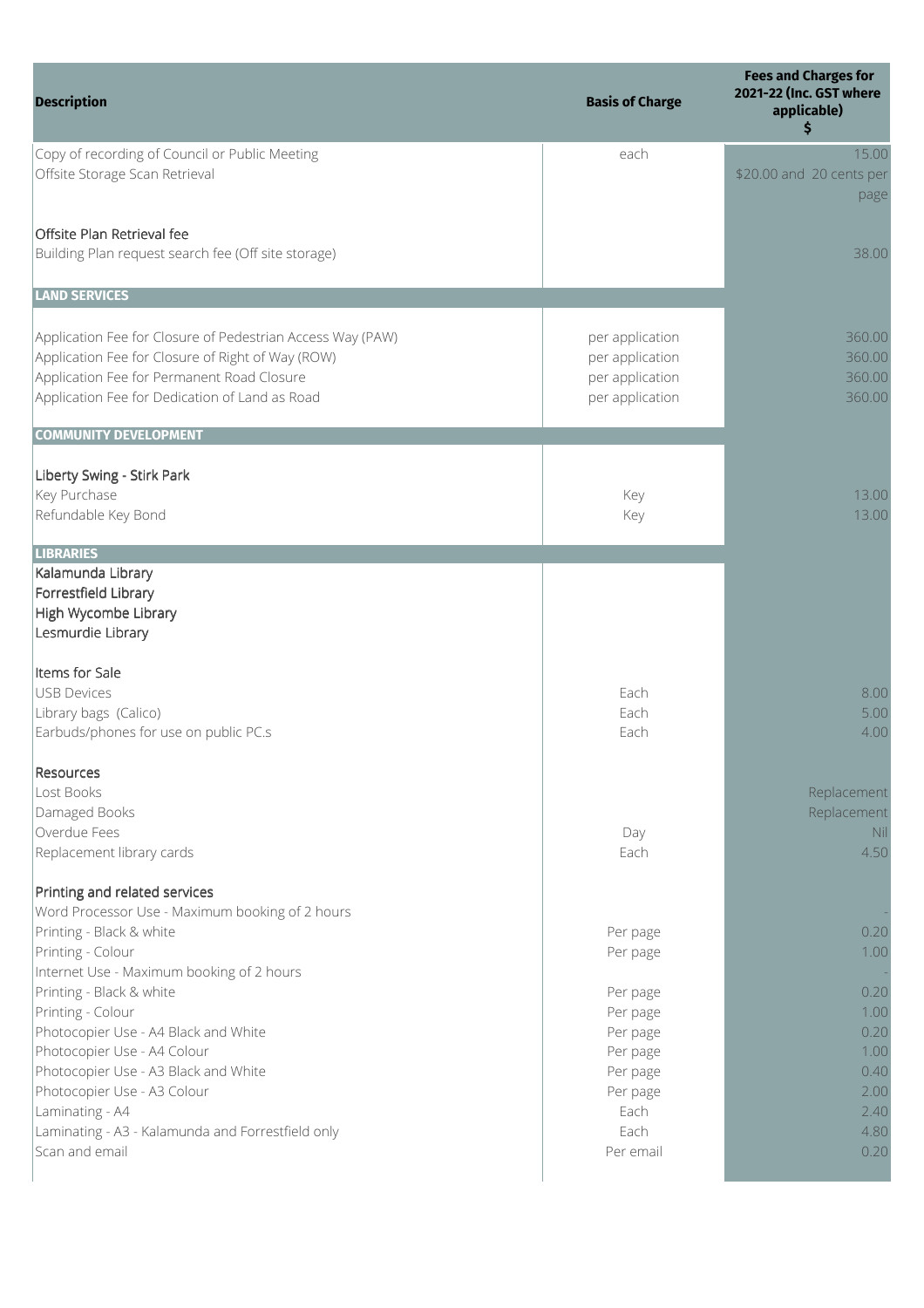| <b>Description</b>                                                                                                                                                                                                                                                                                                                     | <b>Basis of Charge</b>                                               | <b>Fees and Charges for</b><br>2021-22 (Inc. GST where<br>applicable)<br>\$           |
|----------------------------------------------------------------------------------------------------------------------------------------------------------------------------------------------------------------------------------------------------------------------------------------------------------------------------------------|----------------------------------------------------------------------|---------------------------------------------------------------------------------------|
| PC Usage (after 2 hrs)                                                                                                                                                                                                                                                                                                                 | Per Hour                                                             | 2.50                                                                                  |
| Ticket Price A - Childrens Events<br>Ticket Price B - Childrens Events<br>Ticket Price C - Childrens Events<br>Ticket Price D - Childrens Events                                                                                                                                                                                       | Each<br>Each<br>Each<br>Each                                         | 2.00<br>5.00<br>10.00<br>12.00                                                        |
| Ticket Price E - Childrens Events                                                                                                                                                                                                                                                                                                      | Each<br>Each                                                         | 15.00                                                                                 |
| Ticket Price A - Adult Events<br>Ticket Price B - Adult Events<br>Ticket Price C - Adult Events<br>Ticket Price D - Adult Events<br>Ticket Price E - Adult Events<br>Ticket Price F - Adult Events<br>Ticket Price G - Adult Events<br>Ticket Price H - Adult Events<br>Ticket Price I - Adult Events<br>Ticket Price J - Adult Events | Each<br>Each<br>Each<br>Each<br>Each<br>Each<br>Each<br>Each<br>Each | 5.00<br>10.00<br>15.00<br>20.00<br>25.00<br>30.00<br>35.00<br>40.00<br>45.00<br>50.00 |
| <b>FINES ENFORCEMENT [Regulation 9]</b>                                                                                                                                                                                                                                                                                                |                                                                      |                                                                                       |
| Part A - Enforcement Fees for part 3 of the Act<br>Fee for issuing a final demand                                                                                                                                                                                                                                                      | each                                                                 | 24.10                                                                                 |
| (To be imposed when the final demand is issued)<br>Fee for preparing an enforcement certificate in relation to an infringement notice<br>(for each infringement notice)                                                                                                                                                                | each                                                                 | 20.50                                                                                 |
| (To be imposed when the infringement notice is registered)<br>Fee for registering an infringement notice with the Registry<br>(To be imposed when the notice is registered)                                                                                                                                                            | each                                                                 | 77.00                                                                                 |
| Fee for issuing a notice of intention to suspend licences<br>(To be imposed when a licence suspension order is made)<br>Part B - Enforcement Fees for part 4 of the Act                                                                                                                                                                | each                                                                 | 28.50                                                                                 |
| Fee for issuing a notice of intention to suspend licences<br>(To be imposed when a licence suspension order is made or when a warrant of<br>execution is issued, but not twice)                                                                                                                                                        |                                                                      | 28.50                                                                                 |
| Fee for issuing a warrant of execution<br>(To be imposed when the warrant is issued)                                                                                                                                                                                                                                                   |                                                                      | 134.00                                                                                |
| Part C - Enforcement Fees for part 7 of the Act<br>Fee for attending the Magistrates Court in connection with proceedings to<br>examine a person under S69, for each hour or part of an hour.                                                                                                                                          | per hour                                                             | 59.50                                                                                 |
| The actual amounts disbursed in connection with seizing, moving, storing,<br>securing, protecting and insuring property (including amounts disbursed for the<br>keeping of animals) are prescribed as enforcement fees.                                                                                                                |                                                                      | Varied                                                                                |
| Fee for inspecting personal property under seizure.<br>Fee for lodging a memorial under S89.<br>Fee for lodging a withdrawal of memorial under S90.                                                                                                                                                                                    |                                                                      | 40.00<br>43.00<br>28.50                                                               |
| The actual amounts disbursed for the purpose of valuing any personal property or<br>land, and for searches of titles and other records, are prescribed as enforcement<br>fees.                                                                                                                                                         |                                                                      | Varied                                                                                |
| The actual amounts disbursed for advertising, and otherwise in connection with<br>the arranging of, any intended sale of personal property or land are prescribed as<br>enforcement fees.                                                                                                                                              |                                                                      | Varied                                                                                |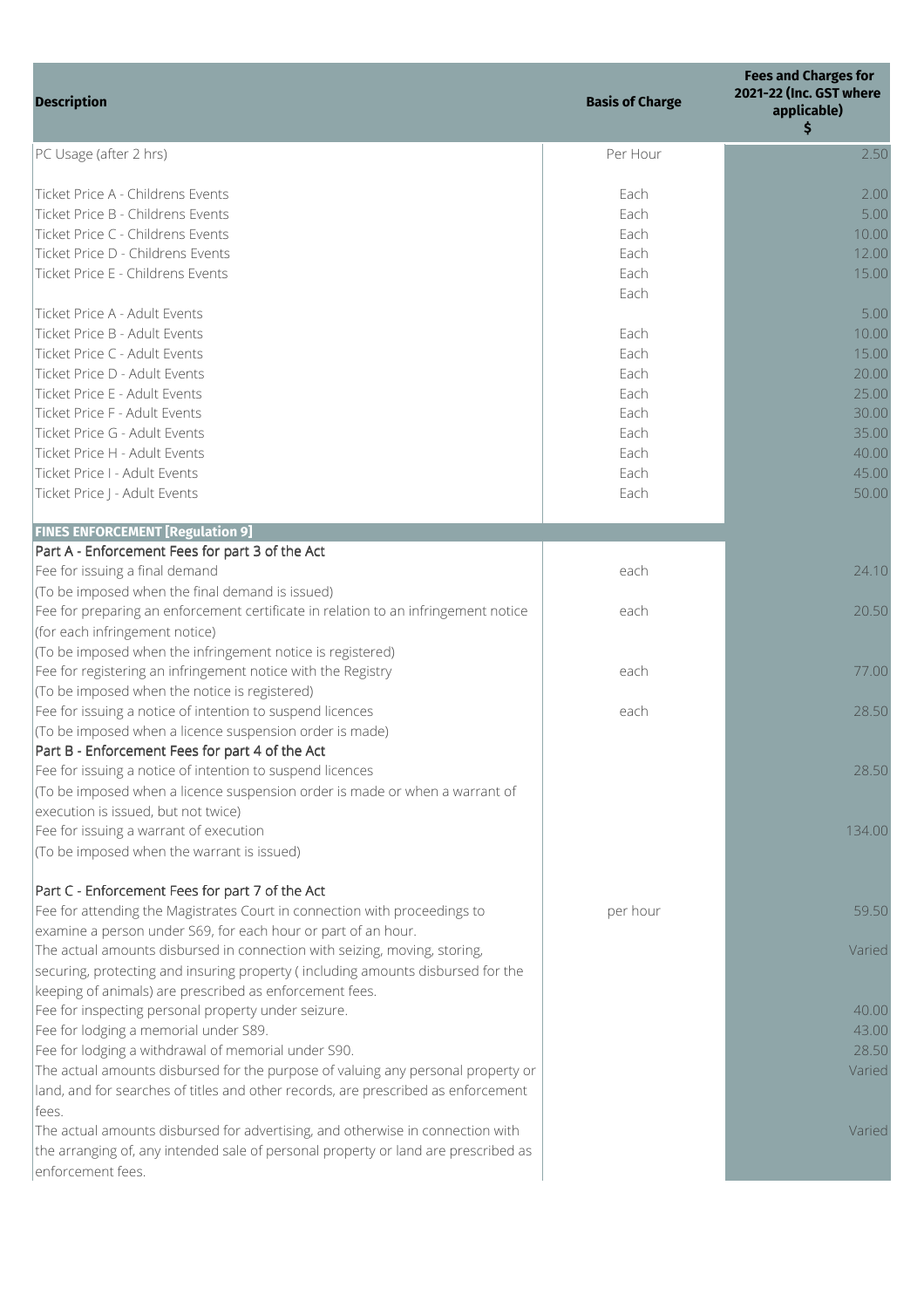| <b>Description</b>                                                                                                                                                                                    | <b>Basis of Charge</b>                     | <b>Fees and Charges for</b><br>2021-22 (Inc. GST where<br>applicable)<br>\$ |
|-------------------------------------------------------------------------------------------------------------------------------------------------------------------------------------------------------|--------------------------------------------|-----------------------------------------------------------------------------|
| Fee for arranging a sale of personal property or land, including preparing<br>advertisements and conditions of sale, but excluding disbursements, not                                                 |                                            | 209.00                                                                      |
| exceeding<br>The actual amounts disbursed in connection with a sale of property or land<br>(including settlement costs) are prescribed as enforcement fees.                                           |                                            | Varied                                                                      |
| Fee for attending a sale of personal property or land.<br>Fee for preparing and executing a transfer of land sold.<br>Fee for attending a court in connection with interpleader proceedings, for each |                                            | 63.50<br>141.00<br>20.00                                                    |
| half hour.<br>Local Authority Number Plates                                                                                                                                                           | Set                                        | Price set by Dept of<br>transport $+50%$                                    |
| Vehicles                                                                                                                                                                                              |                                            |                                                                             |
| Impounding<br>Storage Charges (Daily)<br>Vehicle Disposal/ Surrender Fee                                                                                                                              | per vehicle<br>Daily<br>per vehicle        | 180.00<br>10.00<br>180.00                                                   |
| Ranger Attendance<br>Per Ranger attending 7am -7pm (hr or part of)                                                                                                                                    | per hour                                   | 72.00                                                                       |
| Per Ranger attending 7pm -7am (hr or part of)<br>Building Security Call Out 7am-7pm (hr or part of)<br>MOU -Shared Services - hourly rate<br>MOU -Shared Services - mileage                           | per hour<br>per hour<br>per hour<br>per km | 191.00<br>72.00<br>72.00<br>0.81                                            |
| <b>LICENSES</b>                                                                                                                                                                                       |                                            |                                                                             |
| <b>Extractive Industries</b><br>Application for a licence                                                                                                                                             |                                            | 500.00                                                                      |
| Annual licence fee                                                                                                                                                                                    |                                            | 500.00                                                                      |
| Transfer of a licence                                                                                                                                                                                 |                                            | 500.00                                                                      |
| Renewal of a licence                                                                                                                                                                                  |                                            | 500.00                                                                      |
| Dog Registration<br>Non-Sterilised - Male and Female                                                                                                                                                  | 1 Year                                     | 50.00                                                                       |
| Non-Sterilised - Male and Female                                                                                                                                                                      | 3 Years                                    | 120.00                                                                      |
| Non-Sterilised - Male and Female                                                                                                                                                                      | Lifetime                                   | 250.00                                                                      |
| Sterilised - Male and Female                                                                                                                                                                          | 1 Year                                     | 20.00                                                                       |
| Sterilised - Male and Female                                                                                                                                                                          | 3 Years                                    | 42.50                                                                       |
| Sterilised - Male and Female                                                                                                                                                                          | Lifetime                                   | 100.00                                                                      |
| Working Dog Non-Sterilised - Male and Female                                                                                                                                                          | 1 Year                                     | 12.50                                                                       |
| Working Dog Non-Sterilised - Male and Female                                                                                                                                                          | 3 Years                                    | 30.00                                                                       |
| Working Dog Non-Sterilised - Male and Female<br>Working Dog Sterilised - Male and Female                                                                                                              | Lifetime<br>1 Year                         | 62.50<br>5.00                                                               |
| Working Dog Sterilised - Male and Female                                                                                                                                                              | 3 Years                                    | 10.60                                                                       |
| Working Dog Sterilised - Male and Female                                                                                                                                                              | Lifetime                                   | 25.00                                                                       |
| Multi Dog Application                                                                                                                                                                                 | Initial                                    | 156.55                                                                      |
| Sterilisation of dog by authorised vet                                                                                                                                                                | Each                                       | $cost + 12.5%$                                                              |
| Microchipping of dog by authorised vet                                                                                                                                                                | Each                                       | $cost + 12.5%$                                                              |
| *Pensioner 50% discount (sterilised and non-sterilised, 1 and 3 year registrations)                                                                                                                   |                                            |                                                                             |
| Replacement Dog Tags                                                                                                                                                                                  | Each                                       | 1.55                                                                        |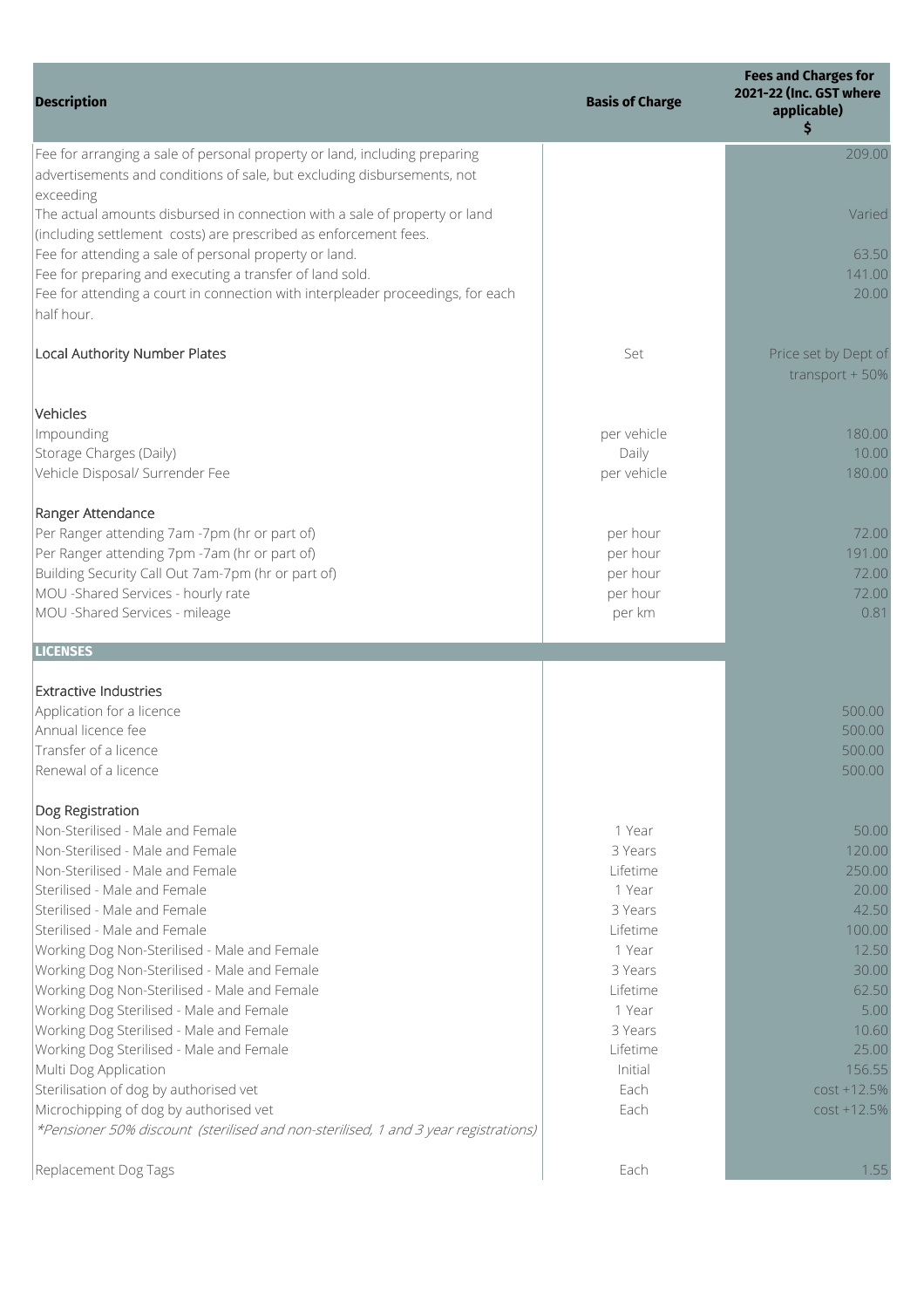| <b>Description</b>                                                                    | <b>Basis of Charge</b> | <b>Fees and Charges for</b><br>2021-22 (Inc. GST where<br>applicable)<br>\$ |
|---------------------------------------------------------------------------------------|------------------------|-----------------------------------------------------------------------------|
| Dangerous Dogs                                                                        |                        |                                                                             |
| Dangerous Dog Declaration fee                                                         | Annual                 | 104.00                                                                      |
| Dangerous Dog Sign                                                                    | Each                   | 37.50                                                                       |
|                                                                                       | Each                   |                                                                             |
| Dangerous Dog Collar - Large                                                          |                        | 76.00                                                                       |
| Dangerous Dog collar - Medium<br>Dangerous Dog Collar - Small                         | Each<br>Each           | 61.00<br>49.20                                                              |
| Kennels                                                                               |                        |                                                                             |
| Licence                                                                               | Annual                 | 202.00                                                                      |
| Application fee                                                                       | Initial                | 126.25                                                                      |
| <b>POUND FEES</b>                                                                     |                        |                                                                             |
| Impounding fee registered dog                                                         | per animal             | 58.60                                                                       |
| Impounding fee unregistered dog                                                       | per animal             | 128.30                                                                      |
| Maintenance                                                                           | Daily                  | 18.20                                                                       |
| Surrender at pound                                                                    | Initial                | 129.30                                                                      |
| Surrender at pick up                                                                  | Each                   | 161.60                                                                      |
| Surrender of Cat/Kitten by Commercial/ Private Operator from trapping activities.     | Each                   | 69.70                                                                       |
|                                                                                       |                        |                                                                             |
| Impounding fee registered cat                                                         | Each                   | 58.60                                                                       |
| Impounding fee unregistered cat                                                       | Each                   | 129.30                                                                      |
| Animal Trap Hire                                                                      | Weekly                 | 57.60                                                                       |
|                                                                                       |                        |                                                                             |
| Animal Trap Bond                                                                      | Per Hire               | 104.05                                                                      |
| Impounding Livestock - Fees                                                           |                        |                                                                             |
| Entire Horses, mules, asses, camels, alpacas, bulls, boars, mares, geldings, colts,   | As per LG Act          |                                                                             |
| fillies, foals, oxen, cows, steers, heifers, calves, rams or pigs.                    |                        |                                                                             |
| Impound Fees Working Hours (7am-7pm)                                                  | Head                   | 50.50                                                                       |
| Impound Fees After Hours (7am-7pm)                                                    | Head                   | 93.95                                                                       |
| Wethers, ewes, lambs, goats                                                           |                        |                                                                             |
| Impound Fees Working Hours (7am-7pm)                                                  | Head                   | 22.75                                                                       |
| Impound Fees After Hours (7pm-7am)                                                    | Head                   | 65.65                                                                       |
| Float hire                                                                            |                        | $cost + 12.5%$                                                              |
| Poundage Fees - Daily/ Per Head                                                       |                        |                                                                             |
| Entire Horses, mules, asses, camels, alpacas, bulls, boars, mares, geldings, colts,   |                        |                                                                             |
| fillies, foals, oxen, cows, steers, heifers, calves, rams or pigs                     |                        |                                                                             |
| Poundage Fees Working Hours First 24 Hrs or part there of.                            | Head                   | 42.00                                                                       |
| Poundage Fees After Hours First 24 Hrs or part there of.                              | Head                   | 16.20                                                                       |
| Wethers, ewes, lambs, goats                                                           |                        |                                                                             |
| Poundage Fees Working Hours First 24 Hrs or part there of.                            | Head                   | 10.60                                                                       |
| Poundage Fees after Hours 24 hrs or part there of.                                    | Head                   | 7.10                                                                        |
| Sustenance Fees                                                                       |                        |                                                                             |
| Entire Horses, mules, asses, camels, alpacas, bulls, mares, geldings, colts, fillies, | Daily                  | 21.75                                                                       |
| foals, oxen, steers, heifers, gilts or calves per head.                               |                        |                                                                             |
| Rams, wethers, ewes, lambs, pigs or goats per head.                                   | Daily                  | 15.15                                                                       |
|                                                                                       |                        |                                                                             |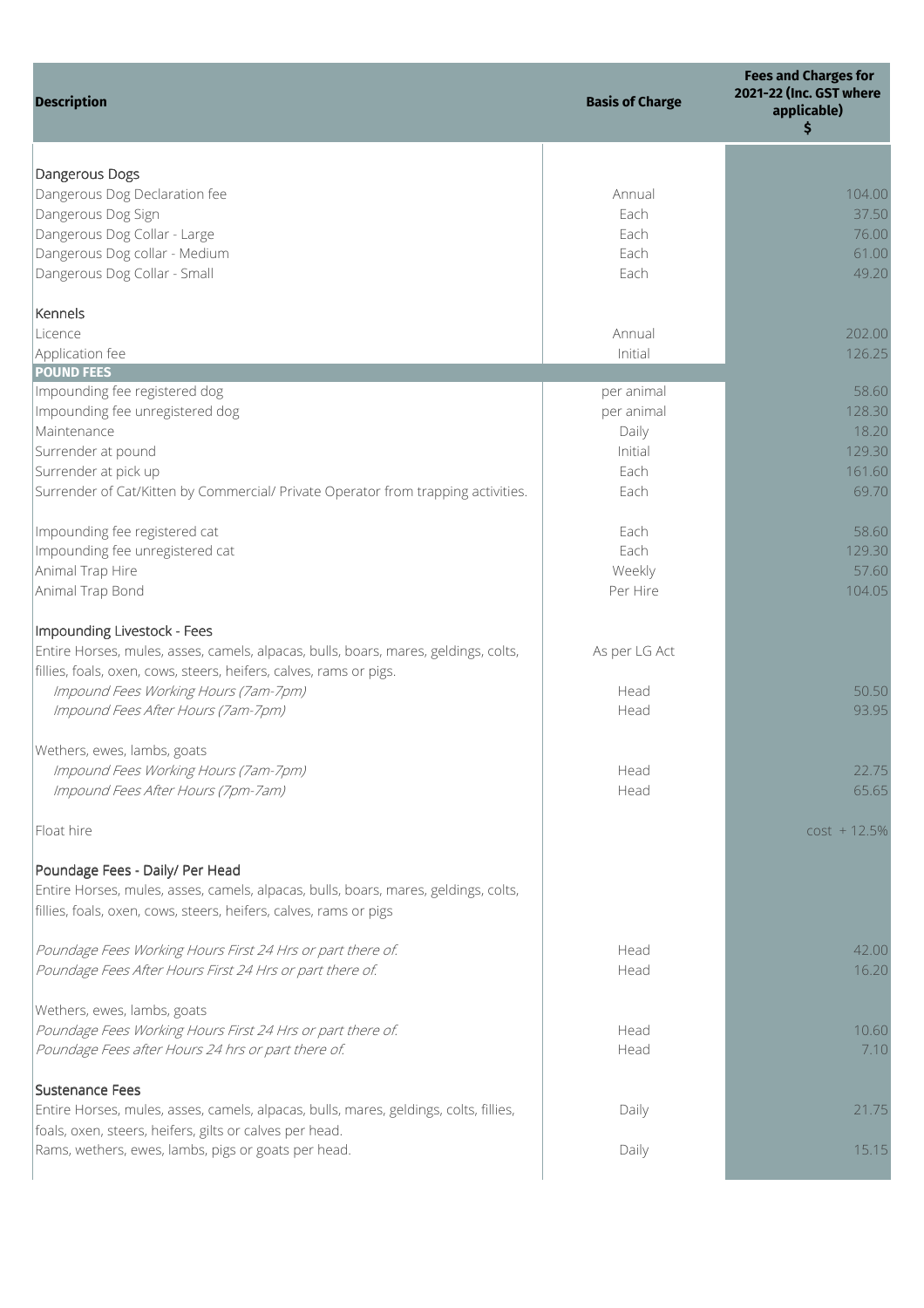| <b>Description</b>                                                                                                                                                                                                                                                                                                                                                               | <b>Basis of Charge</b>                                   | <b>Fees and Charges for</b><br>2021-22 (Inc. GST where<br>applicable)<br>\$  |
|----------------------------------------------------------------------------------------------------------------------------------------------------------------------------------------------------------------------------------------------------------------------------------------------------------------------------------------------------------------------------------|----------------------------------------------------------|------------------------------------------------------------------------------|
| <b>FIRE AND EMERGENCY MANAGEMENT</b>                                                                                                                                                                                                                                                                                                                                             |                                                          |                                                                              |
| Application fee for the variation to Fire Hazard Reduction notice                                                                                                                                                                                                                                                                                                                | per application                                          | 151.50                                                                       |
| <b>Emergency Services Charges</b><br>Front end loader plus operator                                                                                                                                                                                                                                                                                                              | per hour                                                 | \$181.80 per hour,<br>minimum 3 hours                                        |
| Light tanker or equivalent<br>1.4 Tanker or equivalent (Fire Appliances)<br>2.4 Tanker or equivalent (Fire Appliances)<br>3.4 Tanker or equivalent (Fire Appliances)<br>Bulk water tanker                                                                                                                                                                                        | per hour<br>per hour<br>per hour<br>per hour<br>per hour | 85.85<br>126.50<br>262.60<br>318.15<br>\$181.80 per hour,<br>minimum 3 hours |
| Bobcat or equivalent                                                                                                                                                                                                                                                                                                                                                             | per hour                                                 | \$126.25 per hour,<br>minimum 3 hours                                        |
| Administration charge for contractor fire mitigation works                                                                                                                                                                                                                                                                                                                       |                                                          | 12.5% of contractor                                                          |
| <b>ENGINEERING</b>                                                                                                                                                                                                                                                                                                                                                               |                                                          |                                                                              |
| Hire & set up of Lighting Tower within City Boundaries for community events                                                                                                                                                                                                                                                                                                      | per night                                                | 220.00                                                                       |
| Crossovers<br>Contribution to a standard crossing in accordance with the Local Government<br>(Uniform Local Provisions) Regulations Clause 15, and the City's Specification for<br>Crossover Construction.                                                                                                                                                                       | Per Standard Crossing                                    | 458.00                                                                       |
| <b>Asset Protection</b><br>Asset protection fee for all residential, industrial and commercial applications in<br>excess of \$ 20,000, all applications for subdivision, demolition or clearing and all<br>fibreglass or concrete swimming pool applications.                                                                                                                    |                                                          |                                                                              |
| Asset Protection fee for initial inspection<br>Asset Protection fee for subsequent inspection                                                                                                                                                                                                                                                                                    | Per Application<br>Per Inspection                        | 122.00<br>109.00                                                             |
| Development Supervision - Engineering and Landscaping<br>Development supervision fee for the checking of designs, supervision, and<br>clearances for engineering and landscaping of developments. This includes<br>development activities involving earthworks, roads, access ways, parking areas,<br>drainage infrastructure, and landscaping. The fee is one of the following: |                                                          |                                                                              |
| The minimum charge                                                                                                                                                                                                                                                                                                                                                               | Per Development or Stage of<br>Works                     | 122.00                                                                       |
| Where the applicant has not engaged a consulting engineer or specialist to design<br>and supervise the works:                                                                                                                                                                                                                                                                    | Per Development or Stage of<br>Works                     | 3% of the cost of works<br>as estimated by the local<br>government.          |
| Where the applicant has engaged a consulting engineer or specialist to design and   Per Development or Stage of<br>supervise the works:                                                                                                                                                                                                                                          | Works                                                    | 1.5% of the cost of works<br>as estimated by the<br>consultant               |
| Development bond fee for bond amounts less than \$5000.00<br>Development bond fee for bond amounts \$5000.00 and greater<br>Development bond inspection fee for additional inspections                                                                                                                                                                                           | Per Application<br>Per Application<br>Per Inspection     | 122.00<br>316.00<br>109.00                                                   |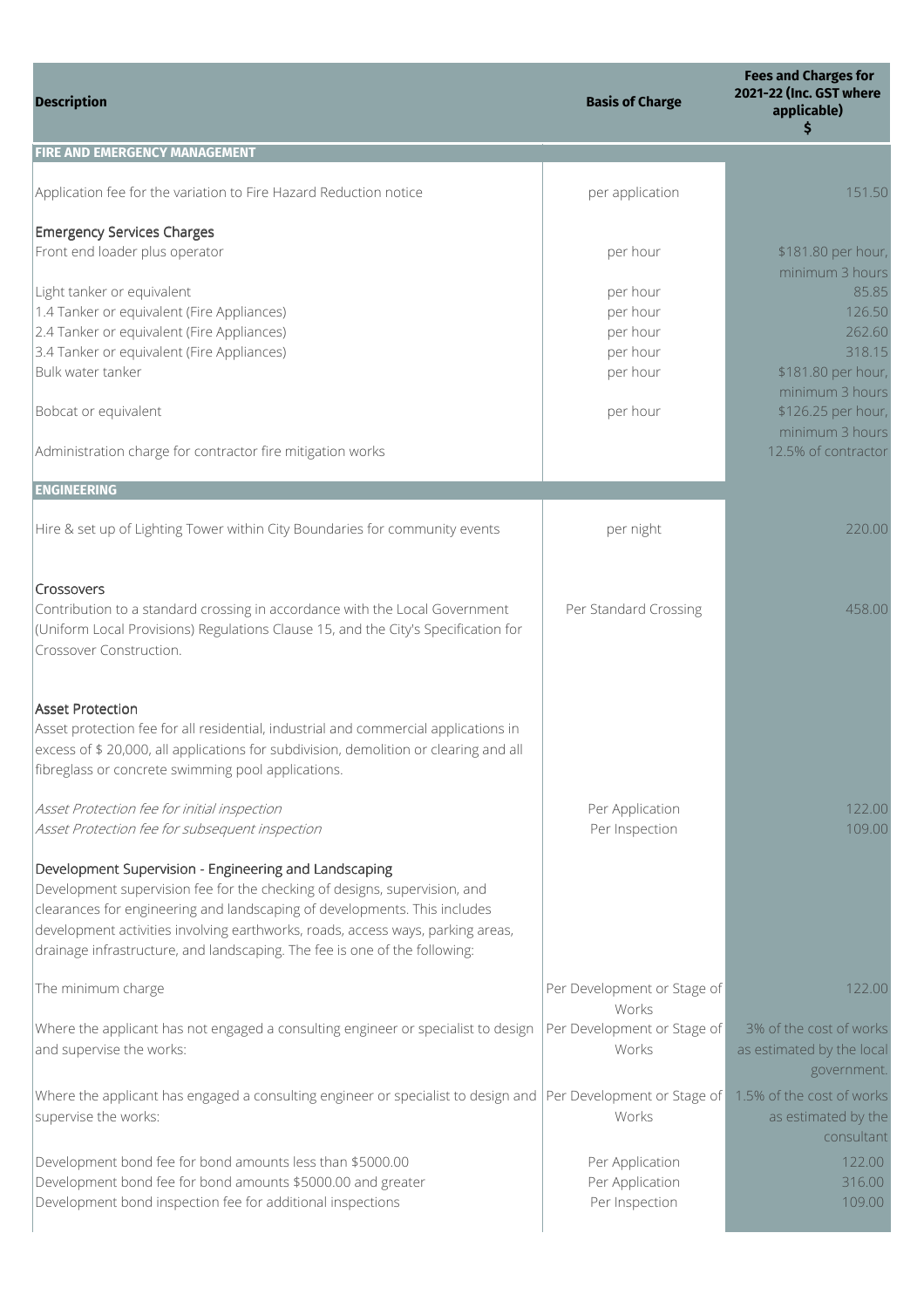| <b>Description</b>                                                                                                                                                                                                                                                                                                           | <b>Basis of Charge</b> | <b>Fees and Charges for</b><br>2021-22 (Inc. GST where<br>applicable)<br>\$ |
|------------------------------------------------------------------------------------------------------------------------------------------------------------------------------------------------------------------------------------------------------------------------------------------------------------------------------|------------------------|-----------------------------------------------------------------------------|
| <b>Traffic Management Plans</b><br>Assessment and processing of Traffic Management Plans that do not require<br>closure, or for the first submission for works that require a road closure                                                                                                                                   | Per Request            |                                                                             |
| Assessment and processing fee for resubmission of Traffic Management Plans that<br>require a road closure                                                                                                                                                                                                                    | Per Request            | 122.00                                                                      |
| Road Reinstatement Rates & Private Works<br>Included in cost: Plan, labour.                                                                                                                                                                                                                                                  |                        | $Cost + 30\%$                                                               |
| <b>WASTE MANAGEMENT</b>                                                                                                                                                                                                                                                                                                      |                        |                                                                             |
| Household Waste Services                                                                                                                                                                                                                                                                                                     |                        |                                                                             |
| Reference (Act, Regulations)                                                                                                                                                                                                                                                                                                 |                        |                                                                             |
| Waste Avoidance & Resource Recovery Act 2007 & Regulations 2008<br>Local Government Act 1995 S6.16                                                                                                                                                                                                                           |                        |                                                                             |
| An annual charge per mobile garbage bin (MGB) pursuant to Section 67 of the<br>Waste Avoidance & Resource Recovery Act 2007 (WARR) is levied for a waste<br>service provided by the City against all owners of property (including strata titles)<br>within the municipality where a habitable dwelling/building is erected. |                        |                                                                             |
| Standard Residential Full Service<br>includes;                                                                                                                                                                                                                                                                               | Property               | 572.00                                                                      |
| supply of 1 x 240ltr green lidded mobile garbage bin (MGB);<br>supply of 1 x 240ltr yellow lidded mobile recycling bin (MRB);<br>the weekly collection of MGB;<br>the fortnightly collection of MRB;                                                                                                                         |                        |                                                                             |
| on request skip bin service (3 m3) offering a combination of 3 skips per financial<br>year                                                                                                                                                                                                                                   |                        |                                                                             |
| 1 Entry Pass allowing unlimited entries to dispose of recyclable materials and<br>greenwaste and four (4) free entries to dispose of general waste at Walliston<br>Transfer Station.                                                                                                                                         |                        |                                                                             |
| Access to a Mattress/Whitegoods collection service for an additional fee.                                                                                                                                                                                                                                                    |                        |                                                                             |
| Residential Full Service Pensioner*<br>includes;                                                                                                                                                                                                                                                                             | Property               | 342.00                                                                      |
| supply of 1 x 240ltr green lidded mobile garbage bin (MGB);<br>supply of 1 x 240ltr yellow lidded mobile recycling bin (MRB);<br>the weekly collection of MGB;                                                                                                                                                               |                        |                                                                             |
| the fortnightly collection of MRB;<br>on request skip bin service (3 m3) offering a combination of 3 skips per financial<br><b>year</b>                                                                                                                                                                                      |                        |                                                                             |
| 1 Entry Pass allowing unlimited entries to dispose of recyclable materials and<br>greenwaste and four (4) free entries to dispose of general waste at Walliston<br>Transfer Station.<br>Access to a Mattress/Whitegoods collection service for an additional fee.                                                            |                        |                                                                             |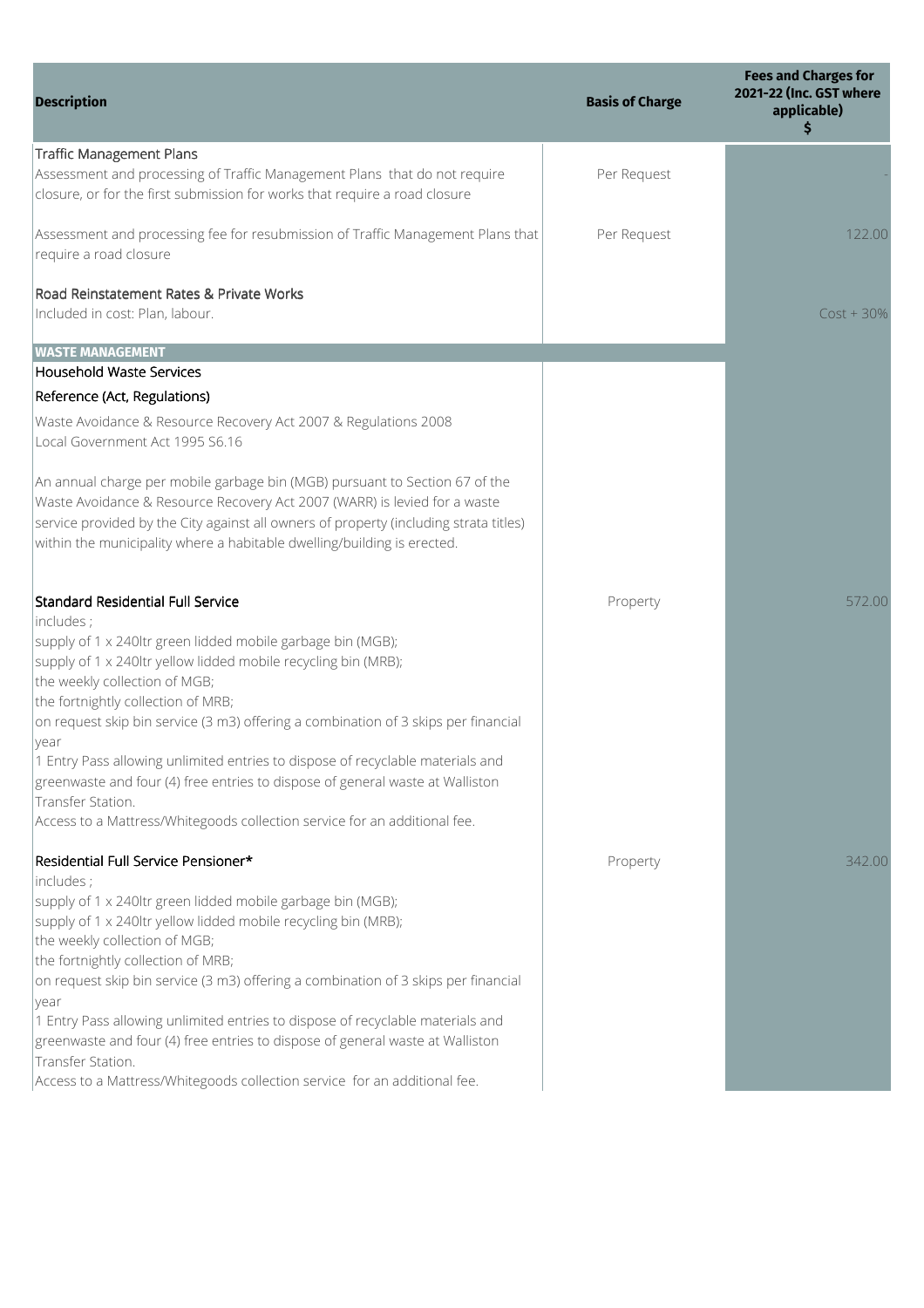| <b>Description</b>                                                                                                                     | <b>Basis of Charge</b> | <b>Fees and Charges for</b><br>2021-22 (Inc. GST where<br>applicable)<br>\$ |
|----------------------------------------------------------------------------------------------------------------------------------------|------------------------|-----------------------------------------------------------------------------|
| Residential Others (excludes MGB)                                                                                                      | Dwelling               | 255.00                                                                      |
| This fee applies to residential properties where the City is unable to provide                                                         |                        |                                                                             |
| weekly or fortnightly general waste and recycling services as well as unable to                                                        |                        |                                                                             |
| provide skip bin services.                                                                                                             |                        |                                                                             |
| 1 Entry Pass allowing unlimited entries to dispose of recyclable materials and                                                         |                        |                                                                             |
| greenwaste and four (4) free entries to dispose of general waste at Walliston                                                          |                        |                                                                             |
| Transfer Station.                                                                                                                      |                        |                                                                             |
| Access to a Mattress/Whitegoods collection service for an additional fee.                                                              |                        |                                                                             |
| Residential Multi Unit (excludes MGB)                                                                                                  | Dwelling               | 255.00                                                                      |
| This fee applies to multi-unit residential properties where the City does not                                                          |                        |                                                                             |
| provide weekly or fortnightly general waste and recycling services as well as do                                                       |                        |                                                                             |
| not provide skip bin services.                                                                                                         |                        |                                                                             |
| includes;                                                                                                                              |                        |                                                                             |
| 1 Entry Pass allowing unlimited entries to dispose of recyclable materials and                                                         |                        |                                                                             |
| greenwaste and four (4) free entries to dispose of general waste at Walliston                                                          |                        |                                                                             |
| Transfer Station.                                                                                                                      |                        |                                                                             |
| Access to a Mattress/Whitegoods collection service for an additional fee.                                                              |                        |                                                                             |
| Residential Multi Unit Pensioner* (excludes MGB)                                                                                       | Dwelling               | 220.00                                                                      |
| This fee applies to multi-unit residential properties where the City does not                                                          |                        |                                                                             |
| provide weekly or fortnightly general waste and recycling services as well as do                                                       |                        |                                                                             |
| not provide skip bin services.<br>includes;                                                                                            |                        |                                                                             |
| 1 Entry Pass allowing unlimited entries to dispose of recyclable materials and                                                         |                        |                                                                             |
| greenwaste and four (4) free entries to dispose of general waste at Walliston                                                          |                        |                                                                             |
| Transfer Station.                                                                                                                      |                        |                                                                             |
| Access to a Mattress/Whitegoods collection service for an additional fee.                                                              |                        |                                                                             |
| No Access to Skip Bins Reduced Charge                                                                                                  | Property               | 500.00                                                                      |
| Where the City is unable to provide a skip bin service due to factors such as                                                          |                        |                                                                             |
| location, terrain and safety.                                                                                                          |                        |                                                                             |
| includes;                                                                                                                              |                        |                                                                             |
| supply of 1 x 240ltr green lidded mobile garbage bin (MGB);                                                                            |                        |                                                                             |
| supply of 1 x 240ltr yellow lidded mobile recycling bin (MRB);                                                                         |                        |                                                                             |
| the weekly collection of MGB;                                                                                                          |                        |                                                                             |
| the fortnightly collection of MRB;                                                                                                     |                        |                                                                             |
| 1 Entry Pass allowing unlimited entries to dispose of recyclable materials and                                                         |                        |                                                                             |
| greenwaste and four (4) free entries to dispose of general waste at Walliston                                                          |                        |                                                                             |
| Transfer Station.                                                                                                                      |                        |                                                                             |
| Access to a Mattress/Whitegoods collection service for an additional fee.                                                              |                        |                                                                             |
| Commercial & Industrial (general and recycling only)                                                                                   | Property               | 1,000.00                                                                    |
| This fee applies to non-residential properties where the City has determined the                                                       |                        |                                                                             |
| circumstances allow for a MGB and/or MRB to be provided on a weekly and/or                                                             |                        |                                                                             |
| fortnightly basis.                                                                                                                     |                        |                                                                             |
| includes;                                                                                                                              |                        |                                                                             |
| supply of 1 x 240ltr green lidded mobile garbage bin (MGB);                                                                            |                        |                                                                             |
| supply of 1 x 240ltr yellow lidded mobile recycling bin (MRB);                                                                         |                        |                                                                             |
| the weekly collection of MGB;                                                                                                          |                        |                                                                             |
| the fortnightly collection of MRB;                                                                                                     |                        |                                                                             |
| Additional General Bin Residential (all properties)*<br>This fee applies to properties where the City has determined the circumstances | Bin                    | 700.00                                                                      |
| allow for an additional MGB to be provided on a weekly basis but does not include                                                      |                        |                                                                             |
| an Entry Pass or skip bins.                                                                                                            |                        |                                                                             |
|                                                                                                                                        |                        |                                                                             |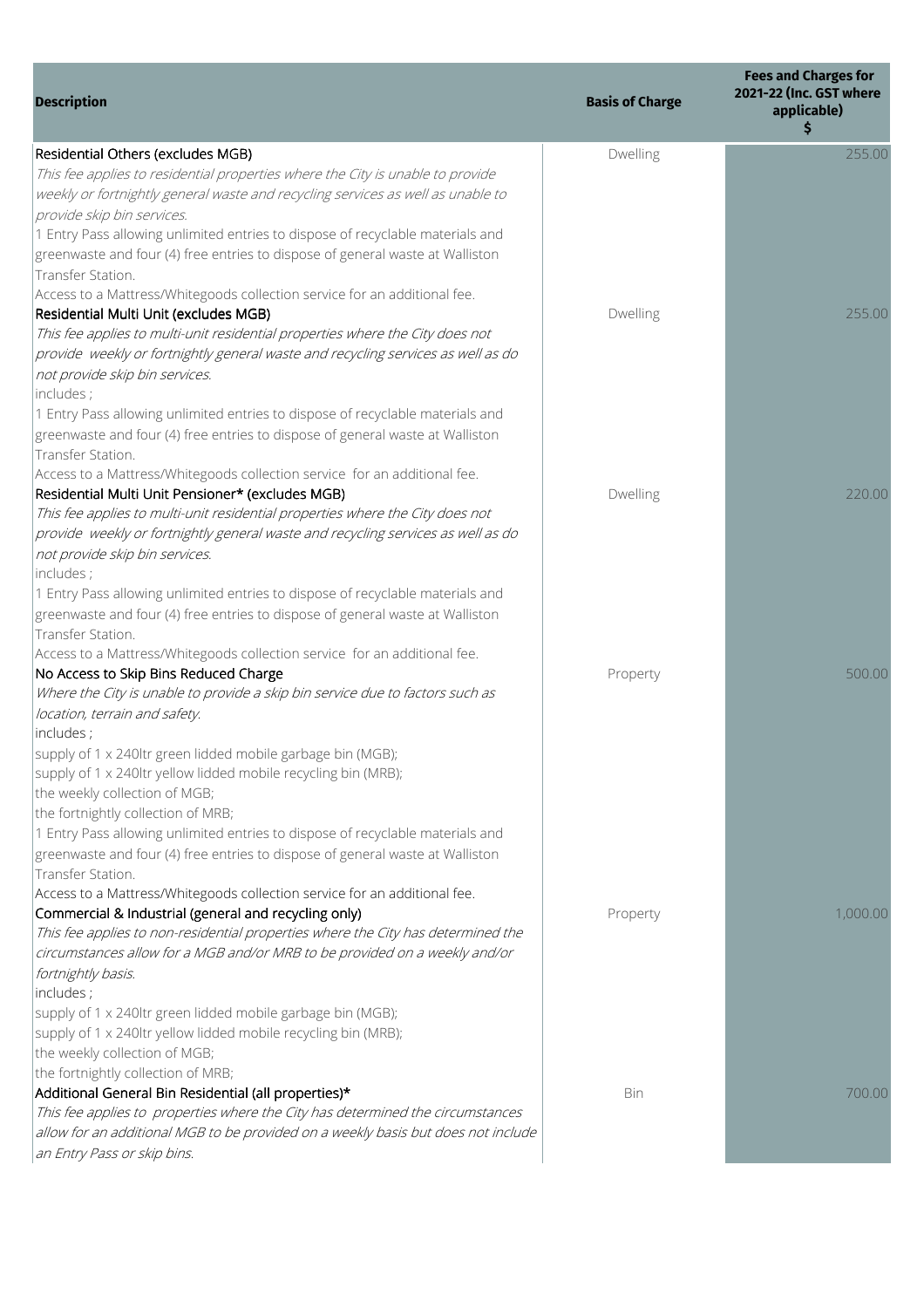| <b>Description</b>                                                                                                                                                                                                                                                                                                                                                                                                                                        | <b>Basis of Charge</b>                                        | <b>Fees and Charges for</b><br>2021-22 (Inc. GST where<br>applicable)<br>\$ |
|-----------------------------------------------------------------------------------------------------------------------------------------------------------------------------------------------------------------------------------------------------------------------------------------------------------------------------------------------------------------------------------------------------------------------------------------------------------|---------------------------------------------------------------|-----------------------------------------------------------------------------|
| Additional General Bin Residential (all properties) Pensioners*<br>This fee applies to properties where the City has determined the circumstances<br>allow for an additional MGB to be provided on a weekly basis at a reduced rate<br>but does not include an Entry Pass or skip bins.                                                                                                                                                                   | Bin                                                           | 700.00                                                                      |
| Additional Recycling Bin Residential (all properties)*                                                                                                                                                                                                                                                                                                                                                                                                    | Bin                                                           | 250.00                                                                      |
| This fee applies to properties where the City has determined the circumstances<br>allow for an additional MRB to be provided on a fortnightly basis at a reduced rate<br>but does not include an Entry Pass or skip bins.                                                                                                                                                                                                                                 |                                                               |                                                                             |
| Additional General or Recycling Bin Commercial / Industrial (all properties)*                                                                                                                                                                                                                                                                                                                                                                             | Bin                                                           | 1,500.00                                                                    |
| This fee applies to non-residential properties where the City has determined the<br>circumstances allow for an additional MGB and/or MRB to be provided on a<br>weekly and/or fortnightly basis.                                                                                                                                                                                                                                                          |                                                               |                                                                             |
| Additional extra Skip Bin (General Waste)                                                                                                                                                                                                                                                                                                                                                                                                                 | Bin                                                           | 111.50                                                                      |
| This fee applies when the allocation has been exhausted and the resident chooses<br>to pay for the use of an additional general waste skip bin.                                                                                                                                                                                                                                                                                                           |                                                               |                                                                             |
| Additional Extra Skip Bin (Green Waste)                                                                                                                                                                                                                                                                                                                                                                                                                   | Bin                                                           | 68.50                                                                       |
| This fee applies when the allocation has been exhausted and the resident chooses<br>to pay for the use of an additional general waste skip bin.                                                                                                                                                                                                                                                                                                           |                                                               |                                                                             |
| Re-print copy of Walliston Transfer Station Entry Pass<br>This applies when a resident requests a reprint of their Entry Pass to the Walliston<br>Transfer Station.<br>* Pensioner Discount applies to the Primary Owner Occupied Residential property<br>only (excluding restricted sites) and must be valid Pensioner from 1 July of each<br>financial year. No discount is applicable for additional services, commercial or<br>industrial properties. | per event                                                     | 18.00                                                                       |
| Walliston Transfer Station - (Non commercial resident only)<br>Collection of Whitegoods or Mattresses (resident)                                                                                                                                                                                                                                                                                                                                          | Per item                                                      | 34.00                                                                       |
| Collection of Whitegoods or Mattresses (Pensioner and/or Concession Card<br>Holders)                                                                                                                                                                                                                                                                                                                                                                      | Per item                                                      | 17.00                                                                       |
| Car & Motor Cycle Tyre (max 5/entry)<br>Four Wheel Drive (max 5/entry)<br>Truck/Tractor Tyres (max 2/entry)<br>Compost Bin (Inc. Delivery)<br>Worm Farm (Inc. Delivery)<br><b>Additional Resident Entry</b>                                                                                                                                                                                                                                               | Per tyre<br>Per tyre<br>Per tyre<br>Each<br>Each<br>Per Entry | 8.50<br>15.00<br>26.00<br>55.00<br>125.00<br>51.50                          |
| This fee applies to when a resident has exhausted their four (4) free general waste<br>entries or a tenant has not been given use of their landlord's Entry Pass and<br>wishes to gain access. (Will require proof of residency and photo identity).                                                                                                                                                                                                      |                                                               |                                                                             |
| Walliston Transfer Station - (Commercial Resident only)<br>Clean Green waste (free from contamination, weeds, grass, soil)<br>Mattress disposal fee (max 5/entry)<br>Car & Motor Cycle Tyre (max 5/entry)<br>Four Wheel Drive (max 5/entry)<br>Truck/Tractor Tyres (max 2/entry)                                                                                                                                                                          | Per tonne<br>Each<br>Per tyre<br>Per tyre<br>Per tyre         | 45.00<br>22.00<br>10.00<br>20.00<br>31.00                                   |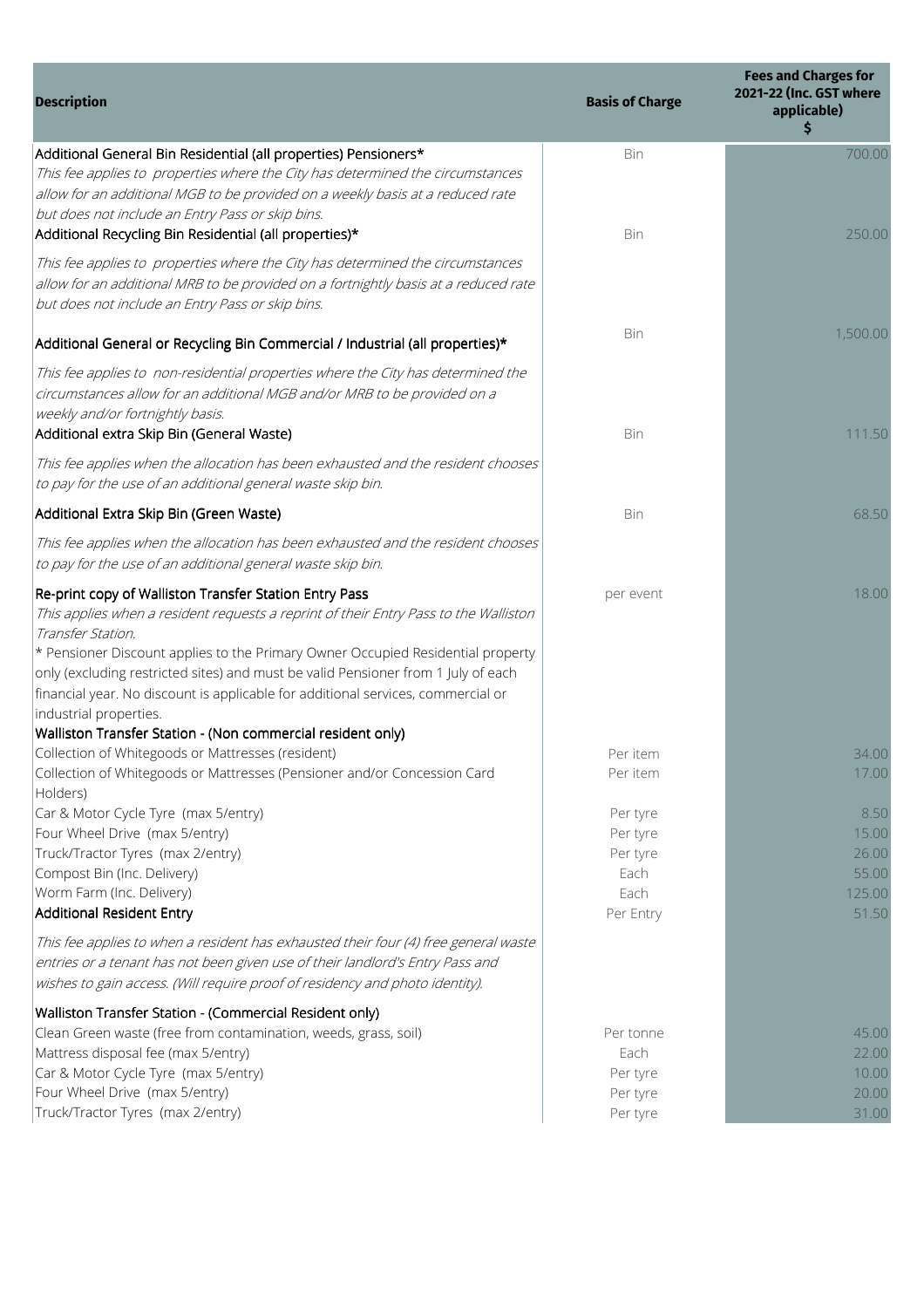| <b>Description</b>                                                                                                                                                                                                       | <b>Basis of Charge</b>     | <b>Fees and Charges for</b><br>2021-22 (Inc. GST where<br>applicable)<br>\$ |
|--------------------------------------------------------------------------------------------------------------------------------------------------------------------------------------------------------------------------|----------------------------|-----------------------------------------------------------------------------|
| The City charges commercial fees for any of the following situations:                                                                                                                                                    |                            |                                                                             |
| Commercial/Trade Waste<br>- Your vehicle or trailer is commercially signed or badged (unless you have a valid<br>Vehicle Permit)<br>- Your waste is from a work site<br>- You are transporting waste for a fee or reward |                            |                                                                             |
| Charges that apply are                                                                                                                                                                                                   |                            |                                                                             |
| Cars/ Station Wagons                                                                                                                                                                                                     | Per Vehicle                | 36.50                                                                       |
| Small Vans/Utes                                                                                                                                                                                                          | Per Vehicle                | 61.00                                                                       |
| Trailer (6X4)<br>Trailer (7X5) with high sides                                                                                                                                                                           | Per Trailer<br>Per Trailer | 62.00<br>78.50                                                              |
| Small trucks up to 3.5 tonnes GVM                                                                                                                                                                                        | Per Vehicle                | 187.50                                                                      |
| <b>Other Bins</b>                                                                                                                                                                                                        |                            |                                                                             |
| Community Event Bin Hire - 240L General MGB                                                                                                                                                                              | Bin                        | 188.00                                                                      |
| Community Event Bin Hire - 240L Recycling MRB                                                                                                                                                                            | Bin                        | 104.50                                                                      |
| Community Event Bin - additional Fee for disposal of contaminated Recycling Bin<br><b>MRB</b>                                                                                                                            | Bin                        | 108.50                                                                      |
| <b>TOWN PLANNING</b>                                                                                                                                                                                                     |                            |                                                                             |
| Administration                                                                                                                                                                                                           |                            |                                                                             |
| Reply to a request for a property file search                                                                                                                                                                            |                            | 68.20                                                                       |
| issue of written planning advice that no development approval is required                                                                                                                                                | per request                | 295.00                                                                      |
| Issue of written planning advice                                                                                                                                                                                         | Per Request                | 73.00                                                                       |
| change of Street Number Request                                                                                                                                                                                          | per request                | 100.00                                                                      |
| Structure Plans and Local Development Plans                                                                                                                                                                              |                            |                                                                             |
| Basic Structure Plan                                                                                                                                                                                                     | Per application            | 1,500.00                                                                    |
| Standard Plan                                                                                                                                                                                                            | Per application            | 2,500.00                                                                    |
| Complex Plan                                                                                                                                                                                                             | Per application            | 5,000.00                                                                    |
| Director                                                                                                                                                                                                                 | Hourly                     | 88.00                                                                       |
| Manager/Senior Planner                                                                                                                                                                                                   | Hourly                     | 66.00                                                                       |
| Planning Officer (and other staff)                                                                                                                                                                                       | Hourly                     | 36.86                                                                       |
| Administration Officer                                                                                                                                                                                                   | Hourly                     | 30.20                                                                       |
| Local Planning Scheme Amendments                                                                                                                                                                                         |                            |                                                                             |
| Basic Scheme Amendment Plan                                                                                                                                                                                              | Per amendment              | 1,500.00                                                                    |
| Standard Scheme Amendment Plan                                                                                                                                                                                           | Per amendment              | 2,500.00                                                                    |
| Complex Scheme Amendment Plan                                                                                                                                                                                            | Per amendment              | 5,000.00                                                                    |
| Director                                                                                                                                                                                                                 | Hourly                     | 88.00                                                                       |
| Manager/Senior Planner                                                                                                                                                                                                   | Hourly                     | 66.00                                                                       |
| Planning Officer (and other staff)                                                                                                                                                                                       | Hourly                     | 36.86                                                                       |
| Administration Officer                                                                                                                                                                                                   | Hourly                     | 30.20                                                                       |
|                                                                                                                                                                                                                          |                            |                                                                             |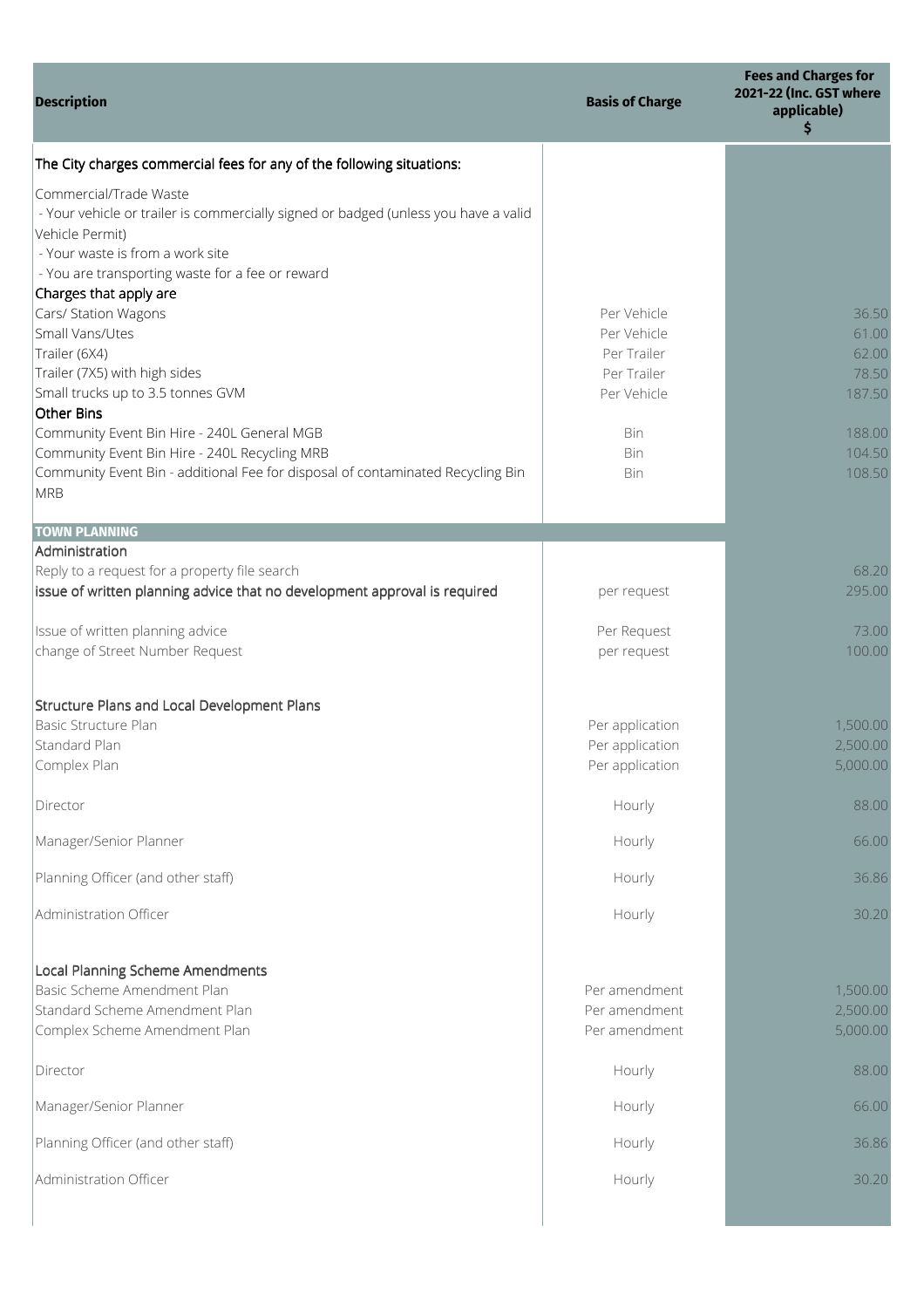| <b>Description</b>                                                                                                                                                                                                                                                                                                                                                                                                                                                                       | <b>Basis of Charge</b>             | <b>Fees and Charges for</b><br>2021-22 (Inc. GST where<br>applicable)<br>\$    |
|------------------------------------------------------------------------------------------------------------------------------------------------------------------------------------------------------------------------------------------------------------------------------------------------------------------------------------------------------------------------------------------------------------------------------------------------------------------------------------------|------------------------------------|--------------------------------------------------------------------------------|
| Development Application<br>Determination of development application (other than for an extractive industry)<br>where the estimated costs of the development is:                                                                                                                                                                                                                                                                                                                          |                                    |                                                                                |
| Not more than \$50,000<br>More than \$50,000 but not more than \$500,000                                                                                                                                                                                                                                                                                                                                                                                                                 | Per Application<br>Per Application | 147.00<br>0.32% of the estimated<br>cost of development                        |
| More than \$500,000 but not more than \$2.5 million                                                                                                                                                                                                                                                                                                                                                                                                                                      | Per Application                    | \$1,700 + .257% for every<br>\$1 in excess of \$500,000                        |
| More than \$2.5 million but not more than \$5 million                                                                                                                                                                                                                                                                                                                                                                                                                                    | Per Application                    | $$7,161 + 0.206\%$ for<br>every \$1 in excess of \$2.5<br>million              |
| More than \$5million but not more than \$21.5 million                                                                                                                                                                                                                                                                                                                                                                                                                                    | Per Application                    | $$12,633 + 0.123\%$ for<br>every \$1 in excess of \$5<br>Million               |
| More than \$21.5 million                                                                                                                                                                                                                                                                                                                                                                                                                                                                 | Per Application                    | 34,196.00                                                                      |
| Determination of an application to amend or cancel development approval                                                                                                                                                                                                                                                                                                                                                                                                                  | Per Application                    | The requisite<br>development fee, plus by<br>way of penalty, twice that<br>fee |
| Determine a development application (other than an extractive industry) where the<br>development has commenced or been carried out                                                                                                                                                                                                                                                                                                                                                       | Per application                    | The requisite fee plus by<br>way of penalty, twice that<br>fee                 |
| Determination of development application for an extractive industry                                                                                                                                                                                                                                                                                                                                                                                                                      | Per Application                    | 739.00                                                                         |
| Development Assessment Panels<br>To be paid in addition to the City's development application fee if the development<br>is to be determined by a Development Assessment Panel (DAP). The DAP fee is to<br>then be transferred into an account controlled by the Department of Planning<br>within 30 days of receiving.<br>Where the estimated cost of the development is:<br>not less than \$2 million and less than \$7 million<br>not less than \$7 million and less than \$10 million |                                    | 5,701.00<br>8,801.00                                                           |
| not less than \$10 million and less than \$12.5 million<br>not less than \$12.5 million and less than \$15 million<br>not less than \$15 million and less than \$17.5 million<br>not less than \$17.5 million and less than \$20 million<br>\$20 million or more<br>Minor amendment application                                                                                                                                                                                          |                                    | 9,576.00<br>9,849.00<br>10,122.00<br>10,397.00<br>10,670.00<br>245.00          |
| Zoning Certificate (Orders and Requisitions)<br>Orders & Requisitions<br>Reply to a sale of business settlement questionnaire                                                                                                                                                                                                                                                                                                                                                            | Per Certificate<br>Per Request     | 95.00<br>73.00                                                                 |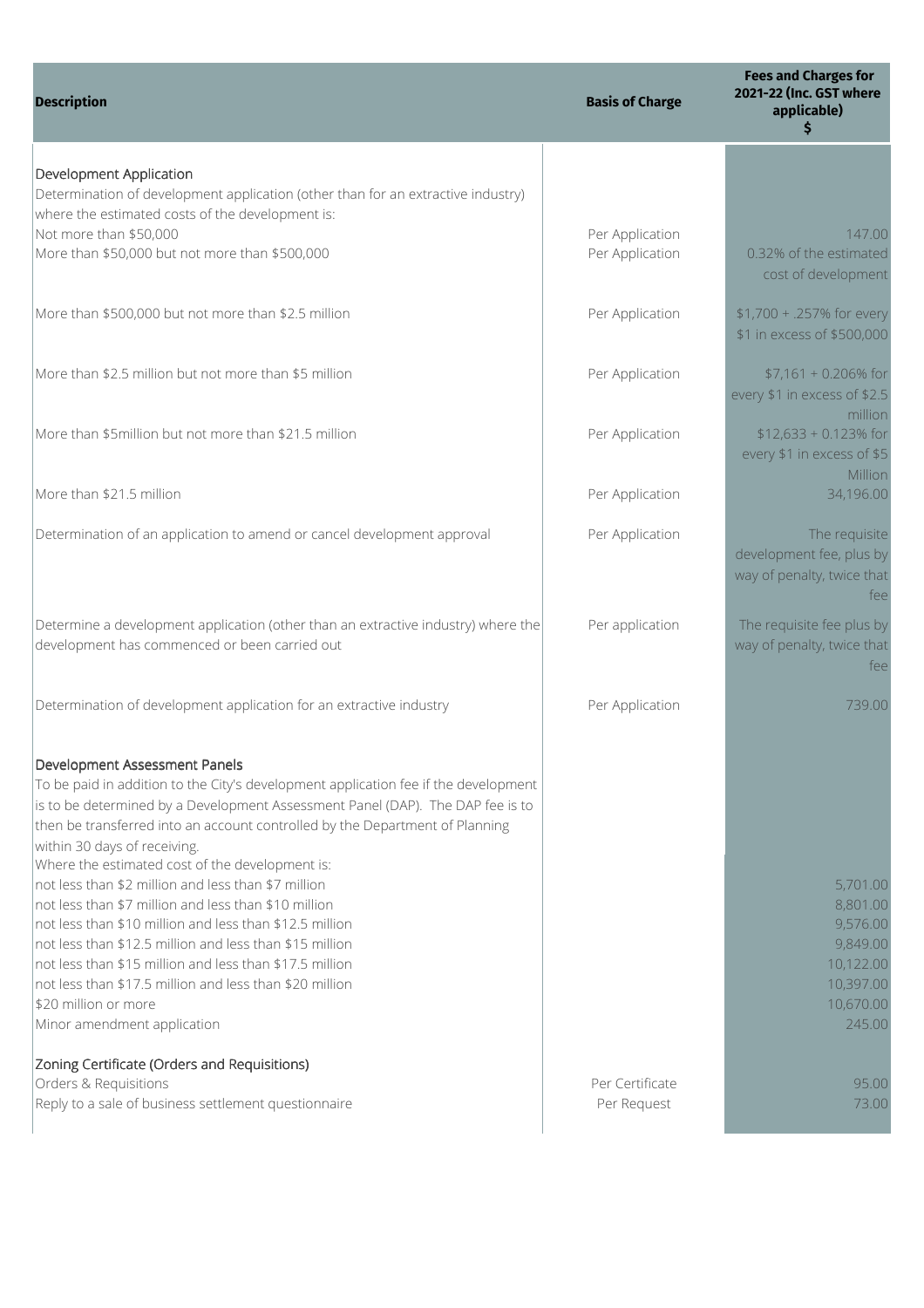| <b>Description</b>                                                          | <b>Basis of Charge</b> | <b>Fees and Charges for</b><br>2021-22 (Inc. GST where<br>applicable)<br>\$ |
|-----------------------------------------------------------------------------|------------------------|-----------------------------------------------------------------------------|
| Application for approval of home occupation/ business                       |                        |                                                                             |
| Fee                                                                         | Per Application        | 222.00                                                                      |
| Renewal fee                                                                 | Per Application        | 73.00                                                                       |
| Fee for applications of the new Enterprise Incentive Scheme                 | Per Application        | 20.00                                                                       |
| Penalty if home occupation has commenced                                    | Per Occurrence         | 666.00                                                                      |
| If the home occupation to be renewed has expired                            | Per Occurrence         | 219.00                                                                      |
| Application for change of use                                               |                        |                                                                             |
| For change or continuation of use where development is not occurring.       | Per Application        | 295.00                                                                      |
| Penalty if the change of use has already been carried out                   | Per Occurrence         | 885.00                                                                      |
| <b>Built Strata Application (Form 15A)</b>                                  |                        |                                                                             |
| Between 1 and 5 strata lots                                                 | Base + per lot         | \$656 base rate +\$65 per                                                   |
| Between 6 and 100 strata lots                                               | Base + per lot         | Int<br>\$981 base rate +\$43.50                                             |
|                                                                             |                        | per lot                                                                     |
| In excess of 100 strata lots                                                | Per Application        | 5,113.50                                                                    |
| Provision of a survey strata clearance                                      |                        |                                                                             |
| Not more than 5 lots                                                        | Per Lot                | 73.00                                                                       |
| 6 - 195 lots                                                                | Per Lot                | \$73 per lot for the first 5                                                |
|                                                                             |                        | lots and then \$35 per lot                                                  |
| More than 195 lots                                                          | Per Application        | 7,393.00                                                                    |
| Provision of a subdivision clearance                                        |                        |                                                                             |
| Inspection fee for works not undertaken                                     | Per Inspection         | 100.00                                                                      |
| Not more than 5 lots                                                        | Per Lot                | 73.00                                                                       |
| 6 - 195 lots                                                                | Per Lot                | \$73 per lot for the first 5                                                |
|                                                                             |                        | lots and then \$45 per lot                                                  |
| More than 195 lots                                                          | Per Application        | 7,393.00                                                                    |
| Land Matters and Roads and Rights of Way                                    |                        |                                                                             |
| Initial Request and thereafter charged at applicable officer hourly rate    | Per Request            | 210.00                                                                      |
| Initial request for Caveat withdrawals, Easements and Notices on Titles and | Per Request            | 57.50                                                                       |
| thereafter at the applicable officer hourly rate (plus all costs)           |                        |                                                                             |
| Application for Commercial Vehicle Parking                                  |                        |                                                                             |
| Fee                                                                         | Per Application        | 157.50                                                                      |
| Renewal fee                                                                 | Per Application        | 105.00                                                                      |
| Planning Infringement Notices                                               | Per Notice             | 500.00                                                                      |
| Section 40 (Liquor Licensing) Requests                                      |                        |                                                                             |
| Section 40 (Liquor Licensing) Requests                                      | Per Request            | 73.00                                                                       |
| Sale of Scheme and Maps                                                     |                        |                                                                             |
| Copies of Tax Maps                                                          | Map                    | 5.50                                                                        |
| Zoning Scheme Text                                                          | Full set               | 25.00                                                                       |
| Zoning Scheme Maps                                                          | Full set               | 25.00                                                                       |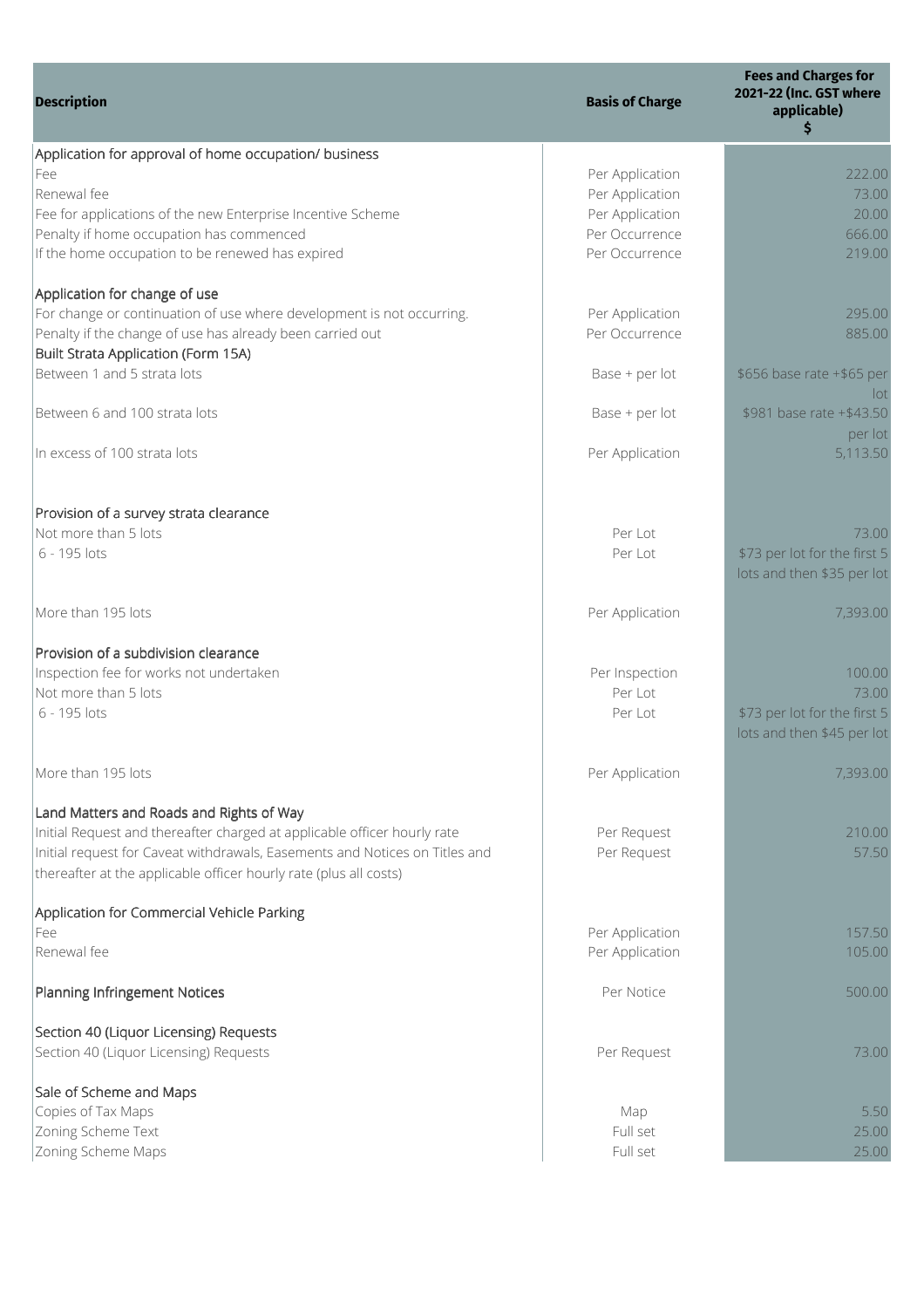| <b>Description</b>                                                                                                                                                                                                                                           | <b>Basis of Charge</b>                              | <b>Fees and Charges for</b><br>2021-22 (Inc. GST where<br>applicable)<br>\$                                   |
|--------------------------------------------------------------------------------------------------------------------------------------------------------------------------------------------------------------------------------------------------------------|-----------------------------------------------------|---------------------------------------------------------------------------------------------------------------|
|                                                                                                                                                                                                                                                              |                                                     |                                                                                                               |
| <b>BUILDING</b><br>Fees prescribed under the City's Signs, Hoardings & Billing Posting Local Law<br>apply to size and type of construction.                                                                                                                  |                                                     |                                                                                                               |
| Application fee for temporary signs within the Road Reserve<br>Any sign that does not comply with the City's Signage<br>Private Works - Signage (eg White on Blue or White on Brown direction signs) plus<br>cost of labour                                  | Per sign<br>Per sign<br>Sign                        | 11.00<br>147.00<br>\$147.00 Application fee +<br>cost of sign+cost of<br>$labour + 30%$<br>administration fee |
| Real Estate Enquiry Fee<br>List of Building Approval                                                                                                                                                                                                         | Per Request                                         | 20.00                                                                                                         |
| Signs on Public Lands Law<br>Displaying a sign without a Permit<br>Non-compliance with terms or conditions set out in licence<br>Failure to produce a certificate of currency within 5 working days of being<br>requested to do so                           | Offence<br>Offence<br>Offence                       | 100.00<br>100.00<br>100.00                                                                                    |
| Erection, maintenance or display of a sign in a manner that is not permitted<br>Failure to maintain a sign in a safe and structurally sound condition                                                                                                        | Offence<br>Offence                                  | 100.00<br>100.00                                                                                              |
| Failure to keep a sign clean and maintained in good order<br>Unauthorised bill posting<br>Unauthorised fly posting<br>Failure to comply with terms and conditions of Permit<br>Failure to comply with requirements of a notice given by the Local Government | Offence<br>Offence<br>Offence<br>Offence<br>Offence | 100.00<br>100.00<br>100.00<br>100.00<br>100.00                                                                |
| Certificate of Design Compliance fees, Certificates of Building and Construction<br>Compliance Inspection Fees and fees under the MOU with the Regional Shires                                                                                               |                                                     |                                                                                                               |
| Certificate of Design Compliance where the City has been requested to undertake<br>this function for Certified Applications. Class 1a & 10 buildings - minimum of \$336<br>or 0.19% of the value of the works whichever is higher                            | Minimum                                             | Class 1a & 10: 0.19% of<br>the value of works -<br>Minimum \$336                                              |
| Class 1b - Class 9: Less than \$150,000 in value of works - \$336 and where the<br>value of works exceeds \$367,000 - 0.09% of the value of the works                                                                                                        | Cost recovery                                       | Class 1b - 9: Min \$336 or<br>0.09% of the value of<br>work where the value<br>exceeds \$367,000              |
| Inspection service for Certificate of Construction Compliance, Building compliance,<br>and any miscellaneous inspection requested. Minimum \$336 plus \$168/hr in<br>excess of 2 hrs.                                                                        | Minimum                                             | minimum \$336 plus<br>\$168/hr in excess of 2 hrs                                                             |
| Review of fire engineers alternative solutions. Minimum \$336 plus \$168 /hr in<br>excess of 2 hrs.                                                                                                                                                          | Minimum                                             | minimum \$336 plus<br>\$168/hr in excess of 2 hrs                                                             |
| Submission of Building Plans and or Fire Engineer Brief to DFES<br>Unauthorised Class 1a & 10 Buildings<br>Unauthorised Class 1b-9 Buildings                                                                                                                 | Cost recovery<br>per application<br>Minimum+ hourly | 220.00<br>550.00<br>Minimum \$550 + \$168/hr<br>in excess of 2 hrs                                            |
| Authorised Class 1b-9 buildings                                                                                                                                                                                                                              | Minimum+ hourly                                     | Minimum \$336 + \$168/hr<br>in excess of 2 hrs                                                                |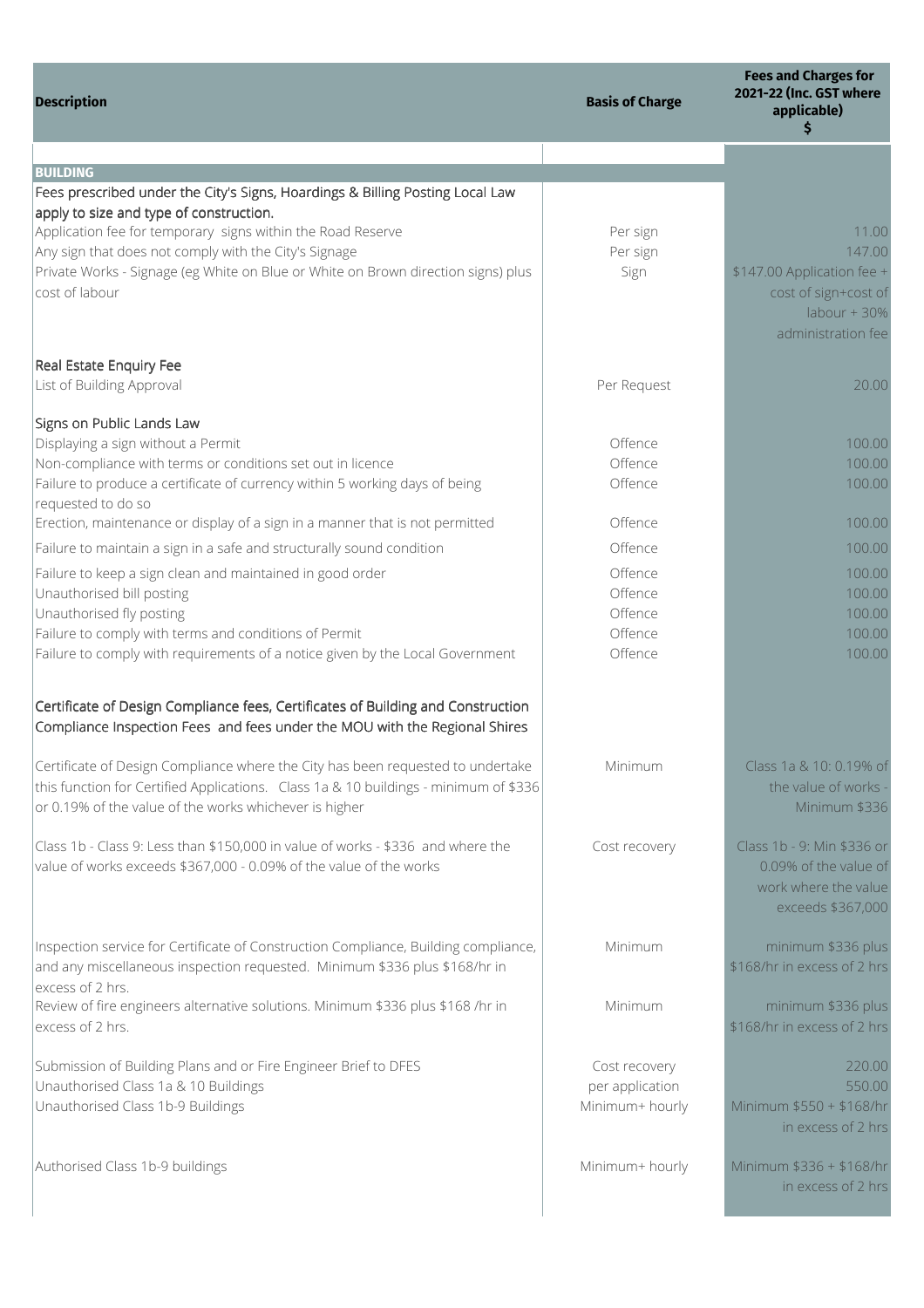| 83.25<br>Hourly<br>83.25<br>Hourly<br>etc, for the MOU City's or others.<br>Per kilometre<br>varies<br>Minimum<br>105.00<br>Residential Class 1 dwellings (1-10 units)<br>Per Unit<br>168.00<br>Residential (Classes 1-3)- third & subsequent inspections<br>168.00<br>Per Inspection<br>Residential Class 2 & 3<br>336.00<br>Per Unit<br>Per Unit<br>336.00<br>168.00<br>Per Inspection<br>105.00<br>Per Application<br>Intramaps Printouts<br>Per Print<br>14.00<br>Per Plan<br>14.00<br>Per Plan<br>56.00<br>Per Plan<br>14.00<br>Per Plan<br>172.00<br>elevation) - Prints or email.<br>100.00<br>Per print<br>Copies of Building/House plans (hard copy) per page (A4 or A3)<br>14.00<br>per page<br>Building Plan - Emailed Prints per plan sheet<br>14.00<br>per plan<br>A1/A0 Plans<br>25.00<br>Per Plan<br><b>Building Licence List</b><br>210.00<br>Monthly<br>420.00<br>Weekly or a one-off<br>Annual<br>44.80<br>Per Inspection<br>58.60<br>enquiry or otherwise.<br>Regulation 28 Swimming Pool Barrier inspection.<br>Per Inspection<br>144.00<br><b>HEALTH</b><br>Cattery<br>Licence NCE Cattery<br>Annual<br>100.00<br>Application fee - Cattery<br>One off<br>100.00<br>One off<br>160.00<br>Cat Registration<br>Cat Registration 1 Year - Application made between 31st May and 31st October<br>10.00<br>Per cat<br>Cat Registration 1 Year - Application made between 1st November and 30th May<br>20.00<br>Per cat<br>Cat Registration 3 Year<br>42.50<br>Per cat<br>(50 % of the above registration and renewal fees for Pensioners) | <b>Description</b>                                                                                                                                                                              | <b>Basis of Charge</b> | <b>Fees and Charges for</b><br>2021-22 (Inc. GST where<br>applicable)<br>\$ |
|-----------------------------------------------------------------------------------------------------------------------------------------------------------------------------------------------------------------------------------------------------------------------------------------------------------------------------------------------------------------------------------------------------------------------------------------------------------------------------------------------------------------------------------------------------------------------------------------------------------------------------------------------------------------------------------------------------------------------------------------------------------------------------------------------------------------------------------------------------------------------------------------------------------------------------------------------------------------------------------------------------------------------------------------------------------------------------------------------------------------------------------------------------------------------------------------------------------------------------------------------------------------------------------------------------------------------------------------------------------------------------------------------------------------------------------------------------------------------------------------------------------------------------------------------------------|-------------------------------------------------------------------------------------------------------------------------------------------------------------------------------------------------|------------------------|-----------------------------------------------------------------------------|
|                                                                                                                                                                                                                                                                                                                                                                                                                                                                                                                                                                                                                                                                                                                                                                                                                                                                                                                                                                                                                                                                                                                                                                                                                                                                                                                                                                                                                                                                                                                                                           | MOU Shires - Building Surveying Services - Uncertified applications, Building                                                                                                                   |                        |                                                                             |
|                                                                                                                                                                                                                                                                                                                                                                                                                                                                                                                                                                                                                                                                                                                                                                                                                                                                                                                                                                                                                                                                                                                                                                                                                                                                                                                                                                                                                                                                                                                                                           | Maintenance inspections, pool inspections, etc.<br>Travel time costs per hour associated with Certificate of Construction Compliance                                                            |                        |                                                                             |
|                                                                                                                                                                                                                                                                                                                                                                                                                                                                                                                                                                                                                                                                                                                                                                                                                                                                                                                                                                                                                                                                                                                                                                                                                                                                                                                                                                                                                                                                                                                                                           | Vehicle running costs                                                                                                                                                                           |                        |                                                                             |
|                                                                                                                                                                                                                                                                                                                                                                                                                                                                                                                                                                                                                                                                                                                                                                                                                                                                                                                                                                                                                                                                                                                                                                                                                                                                                                                                                                                                                                                                                                                                                           | Strata Title Certificate - Class 1 Built Strata<br>Application for an occupancy permit or building approval certificate for registration<br>of a strata scheme, plan of re-subdivision [s51(2)] |                        |                                                                             |
|                                                                                                                                                                                                                                                                                                                                                                                                                                                                                                                                                                                                                                                                                                                                                                                                                                                                                                                                                                                                                                                                                                                                                                                                                                                                                                                                                                                                                                                                                                                                                           | Built Strata Inspection and Certificate of Building Compliance                                                                                                                                  |                        |                                                                             |
|                                                                                                                                                                                                                                                                                                                                                                                                                                                                                                                                                                                                                                                                                                                                                                                                                                                                                                                                                                                                                                                                                                                                                                                                                                                                                                                                                                                                                                                                                                                                                           |                                                                                                                                                                                                 |                        |                                                                             |
|                                                                                                                                                                                                                                                                                                                                                                                                                                                                                                                                                                                                                                                                                                                                                                                                                                                                                                                                                                                                                                                                                                                                                                                                                                                                                                                                                                                                                                                                                                                                                           |                                                                                                                                                                                                 |                        |                                                                             |
|                                                                                                                                                                                                                                                                                                                                                                                                                                                                                                                                                                                                                                                                                                                                                                                                                                                                                                                                                                                                                                                                                                                                                                                                                                                                                                                                                                                                                                                                                                                                                           |                                                                                                                                                                                                 |                        |                                                                             |
|                                                                                                                                                                                                                                                                                                                                                                                                                                                                                                                                                                                                                                                                                                                                                                                                                                                                                                                                                                                                                                                                                                                                                                                                                                                                                                                                                                                                                                                                                                                                                           | Commercial Buildings Class' 5-9                                                                                                                                                                 |                        |                                                                             |
|                                                                                                                                                                                                                                                                                                                                                                                                                                                                                                                                                                                                                                                                                                                                                                                                                                                                                                                                                                                                                                                                                                                                                                                                                                                                                                                                                                                                                                                                                                                                                           | Commercial Building Inspections - Third & subsequent inspections                                                                                                                                |                        |                                                                             |
|                                                                                                                                                                                                                                                                                                                                                                                                                                                                                                                                                                                                                                                                                                                                                                                                                                                                                                                                                                                                                                                                                                                                                                                                                                                                                                                                                                                                                                                                                                                                                           | BA19 Building Application Amendment Plans                                                                                                                                                       |                        |                                                                             |
|                                                                                                                                                                                                                                                                                                                                                                                                                                                                                                                                                                                                                                                                                                                                                                                                                                                                                                                                                                                                                                                                                                                                                                                                                                                                                                                                                                                                                                                                                                                                                           | <b>Plan Prints</b>                                                                                                                                                                              |                        |                                                                             |
|                                                                                                                                                                                                                                                                                                                                                                                                                                                                                                                                                                                                                                                                                                                                                                                                                                                                                                                                                                                                                                                                                                                                                                                                                                                                                                                                                                                                                                                                                                                                                           |                                                                                                                                                                                                 |                        |                                                                             |
|                                                                                                                                                                                                                                                                                                                                                                                                                                                                                                                                                                                                                                                                                                                                                                                                                                                                                                                                                                                                                                                                                                                                                                                                                                                                                                                                                                                                                                                                                                                                                           | Building Plan - Prints (1st Page) Computerised                                                                                                                                                  |                        |                                                                             |
|                                                                                                                                                                                                                                                                                                                                                                                                                                                                                                                                                                                                                                                                                                                                                                                                                                                                                                                                                                                                                                                                                                                                                                                                                                                                                                                                                                                                                                                                                                                                                           | Residential Building Plan (includes entire suite of plans) - Prints or emailed                                                                                                                  |                        |                                                                             |
|                                                                                                                                                                                                                                                                                                                                                                                                                                                                                                                                                                                                                                                                                                                                                                                                                                                                                                                                                                                                                                                                                                                                                                                                                                                                                                                                                                                                                                                                                                                                                           | Building Plan - Prints (subsequent pages)                                                                                                                                                       |                        |                                                                             |
|                                                                                                                                                                                                                                                                                                                                                                                                                                                                                                                                                                                                                                                                                                                                                                                                                                                                                                                                                                                                                                                                                                                                                                                                                                                                                                                                                                                                                                                                                                                                                           | Commercial Building Plan (includes entire suite of plans but only site, floor &                                                                                                                 |                        |                                                                             |
|                                                                                                                                                                                                                                                                                                                                                                                                                                                                                                                                                                                                                                                                                                                                                                                                                                                                                                                                                                                                                                                                                                                                                                                                                                                                                                                                                                                                                                                                                                                                                           | Microfilm Printing                                                                                                                                                                              |                        |                                                                             |
|                                                                                                                                                                                                                                                                                                                                                                                                                                                                                                                                                                                                                                                                                                                                                                                                                                                                                                                                                                                                                                                                                                                                                                                                                                                                                                                                                                                                                                                                                                                                                           |                                                                                                                                                                                                 |                        |                                                                             |
|                                                                                                                                                                                                                                                                                                                                                                                                                                                                                                                                                                                                                                                                                                                                                                                                                                                                                                                                                                                                                                                                                                                                                                                                                                                                                                                                                                                                                                                                                                                                                           |                                                                                                                                                                                                 |                        |                                                                             |
|                                                                                                                                                                                                                                                                                                                                                                                                                                                                                                                                                                                                                                                                                                                                                                                                                                                                                                                                                                                                                                                                                                                                                                                                                                                                                                                                                                                                                                                                                                                                                           |                                                                                                                                                                                                 |                        |                                                                             |
|                                                                                                                                                                                                                                                                                                                                                                                                                                                                                                                                                                                                                                                                                                                                                                                                                                                                                                                                                                                                                                                                                                                                                                                                                                                                                                                                                                                                                                                                                                                                                           |                                                                                                                                                                                                 |                        |                                                                             |
|                                                                                                                                                                                                                                                                                                                                                                                                                                                                                                                                                                                                                                                                                                                                                                                                                                                                                                                                                                                                                                                                                                                                                                                                                                                                                                                                                                                                                                                                                                                                                           | <b>Building Licence List</b>                                                                                                                                                                    |                        |                                                                             |
|                                                                                                                                                                                                                                                                                                                                                                                                                                                                                                                                                                                                                                                                                                                                                                                                                                                                                                                                                                                                                                                                                                                                                                                                                                                                                                                                                                                                                                                                                                                                                           | <b>Swimming Pool Inspections</b>                                                                                                                                                                |                        |                                                                             |
|                                                                                                                                                                                                                                                                                                                                                                                                                                                                                                                                                                                                                                                                                                                                                                                                                                                                                                                                                                                                                                                                                                                                                                                                                                                                                                                                                                                                                                                                                                                                                           | Swimming Pool Inspection Fee - Cost of undertaking the inspections within a                                                                                                                     |                        |                                                                             |
|                                                                                                                                                                                                                                                                                                                                                                                                                                                                                                                                                                                                                                                                                                                                                                                                                                                                                                                                                                                                                                                                                                                                                                                                                                                                                                                                                                                                                                                                                                                                                           | Financial Year shared equally amongst all pool owners.                                                                                                                                          |                        |                                                                             |
|                                                                                                                                                                                                                                                                                                                                                                                                                                                                                                                                                                                                                                                                                                                                                                                                                                                                                                                                                                                                                                                                                                                                                                                                                                                                                                                                                                                                                                                                                                                                                           | Swimming Pool Inspection Fee - requested as part of a property settlement                                                                                                                       |                        |                                                                             |
|                                                                                                                                                                                                                                                                                                                                                                                                                                                                                                                                                                                                                                                                                                                                                                                                                                                                                                                                                                                                                                                                                                                                                                                                                                                                                                                                                                                                                                                                                                                                                           |                                                                                                                                                                                                 |                        |                                                                             |
|                                                                                                                                                                                                                                                                                                                                                                                                                                                                                                                                                                                                                                                                                                                                                                                                                                                                                                                                                                                                                                                                                                                                                                                                                                                                                                                                                                                                                                                                                                                                                           |                                                                                                                                                                                                 |                        |                                                                             |
|                                                                                                                                                                                                                                                                                                                                                                                                                                                                                                                                                                                                                                                                                                                                                                                                                                                                                                                                                                                                                                                                                                                                                                                                                                                                                                                                                                                                                                                                                                                                                           |                                                                                                                                                                                                 |                        |                                                                             |
|                                                                                                                                                                                                                                                                                                                                                                                                                                                                                                                                                                                                                                                                                                                                                                                                                                                                                                                                                                                                                                                                                                                                                                                                                                                                                                                                                                                                                                                                                                                                                           |                                                                                                                                                                                                 |                        |                                                                             |
|                                                                                                                                                                                                                                                                                                                                                                                                                                                                                                                                                                                                                                                                                                                                                                                                                                                                                                                                                                                                                                                                                                                                                                                                                                                                                                                                                                                                                                                                                                                                                           |                                                                                                                                                                                                 |                        |                                                                             |
|                                                                                                                                                                                                                                                                                                                                                                                                                                                                                                                                                                                                                                                                                                                                                                                                                                                                                                                                                                                                                                                                                                                                                                                                                                                                                                                                                                                                                                                                                                                                                           | Multi cat application fee to keep between 2 - 6 cats                                                                                                                                            |                        |                                                                             |
|                                                                                                                                                                                                                                                                                                                                                                                                                                                                                                                                                                                                                                                                                                                                                                                                                                                                                                                                                                                                                                                                                                                                                                                                                                                                                                                                                                                                                                                                                                                                                           |                                                                                                                                                                                                 |                        |                                                                             |
|                                                                                                                                                                                                                                                                                                                                                                                                                                                                                                                                                                                                                                                                                                                                                                                                                                                                                                                                                                                                                                                                                                                                                                                                                                                                                                                                                                                                                                                                                                                                                           |                                                                                                                                                                                                 |                        |                                                                             |
|                                                                                                                                                                                                                                                                                                                                                                                                                                                                                                                                                                                                                                                                                                                                                                                                                                                                                                                                                                                                                                                                                                                                                                                                                                                                                                                                                                                                                                                                                                                                                           |                                                                                                                                                                                                 |                        |                                                                             |
|                                                                                                                                                                                                                                                                                                                                                                                                                                                                                                                                                                                                                                                                                                                                                                                                                                                                                                                                                                                                                                                                                                                                                                                                                                                                                                                                                                                                                                                                                                                                                           |                                                                                                                                                                                                 |                        |                                                                             |
|                                                                                                                                                                                                                                                                                                                                                                                                                                                                                                                                                                                                                                                                                                                                                                                                                                                                                                                                                                                                                                                                                                                                                                                                                                                                                                                                                                                                                                                                                                                                                           |                                                                                                                                                                                                 |                        |                                                                             |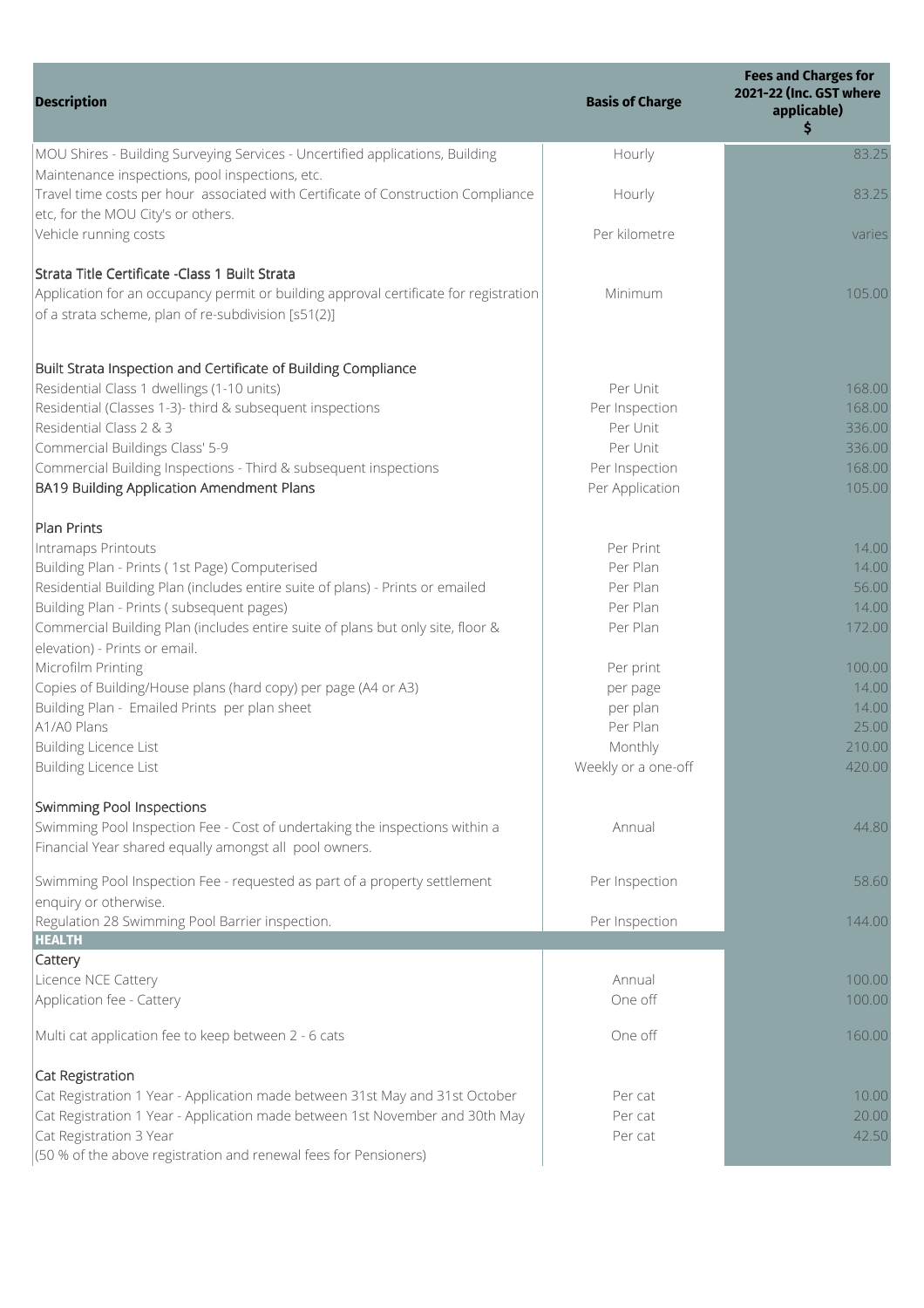| <b>Description</b>                                                            | <b>Basis of Charge</b>             | <b>Fees and Charges for</b><br>2021-22 (Inc. GST where<br>applicable)<br>\$ |
|-------------------------------------------------------------------------------|------------------------------------|-----------------------------------------------------------------------------|
| Application to be cat breeder                                                 | Per cat                            | 100.00                                                                      |
| Application for grant or renewal of registration of cat for life              | Per cat                            | 100.00                                                                      |
| Sterilisation of cat by authorised vet                                        | Per cat                            | $cost + 12.5%$                                                              |
| Microchipping of cat by authorised vet                                        | Per cat                            | $cost + 12.5%$                                                              |
| Cat Registration Tag Replacement                                              | Per cat                            | 1.50                                                                        |
| Piggeries                                                                     |                                    |                                                                             |
| Licence NCE Piggery                                                           | Annual                             | 298.00                                                                      |
| Poultry Farms (Caged System Only)                                             |                                    |                                                                             |
| Licence                                                                       | Annual                             | 298.00                                                                      |
| Manure Works                                                                  |                                    |                                                                             |
| Licence                                                                       | Annual                             | 211.00                                                                      |
| Keeping of Bees<br>Permit                                                     | One Off                            | 111.00                                                                      |
|                                                                               |                                    |                                                                             |
| Trading in Thoroughfares & Public Places<br>Application Fee                   | One off                            | 142.00                                                                      |
| Charge - annual                                                               | Annual                             | 940.00                                                                      |
| Charge - single event                                                         | Per event                          | 81.50                                                                       |
| Markets - monthly                                                             | Annual                             | 1,702.00                                                                    |
| Markets - weekly                                                              | Annual                             | 7,082.00                                                                    |
| Markets - per day                                                             | Annual                             | 164.00                                                                      |
| Administration fee for new stall holder - Markets                             | Annual                             | 80.00                                                                       |
| Events - Expedited Service Fee (urgent response required, additional to       | Per event                          | 35.50                                                                       |
| administration fee)                                                           |                                    |                                                                             |
| Event Food Stall(s) application fee                                           | Per event                          | 50 + 8 per food stall                                                       |
| Food Act                                                                      |                                    |                                                                             |
| Food Business Registration Fee                                                |                                    | 73.50                                                                       |
| Food Business Surveillance Fee                                                |                                    |                                                                             |
| Low Risk Food Business                                                        | Annual                             | 76.00                                                                       |
| Low Risk Food Business - Large Premises                                       | Annual                             | 148.00                                                                      |
| Medium Risk Food Business                                                     | Annual                             | 222.00                                                                      |
| Medium Risk Food Business - Large Premises                                    | Annual                             | 436.00                                                                      |
| High Risk Food Business                                                       | Annual                             | 333.00                                                                      |
| High Risk Food Business - Large Premises                                      | Annual                             | 666.00                                                                      |
| Temporary Food Business -one event - not related to City of Kalamunda Trading | Per event                          | 76.00                                                                       |
| License - inspection                                                          |                                    |                                                                             |
| Surveillance & Registration Fees - Community Group                            | Annual                             |                                                                             |
| Re-inspection fee<br>Food Business Re-Assessment                              | Per Inspection                     | 90.00<br>80.00                                                              |
| Food Safety Plan Verification                                                 | Per Application<br>Per Application | 322.00                                                                      |
| Noise Management                                                              |                                    |                                                                             |
| Noise Management Plan Approval                                                | Per Application                    | 121.00                                                                      |
|                                                                               |                                    |                                                                             |
| Caravan Parks                                                                 |                                    |                                                                             |
| Application fees for the grant or renewal of licence                          |                                    | 200.00                                                                      |
|                                                                               |                                    |                                                                             |